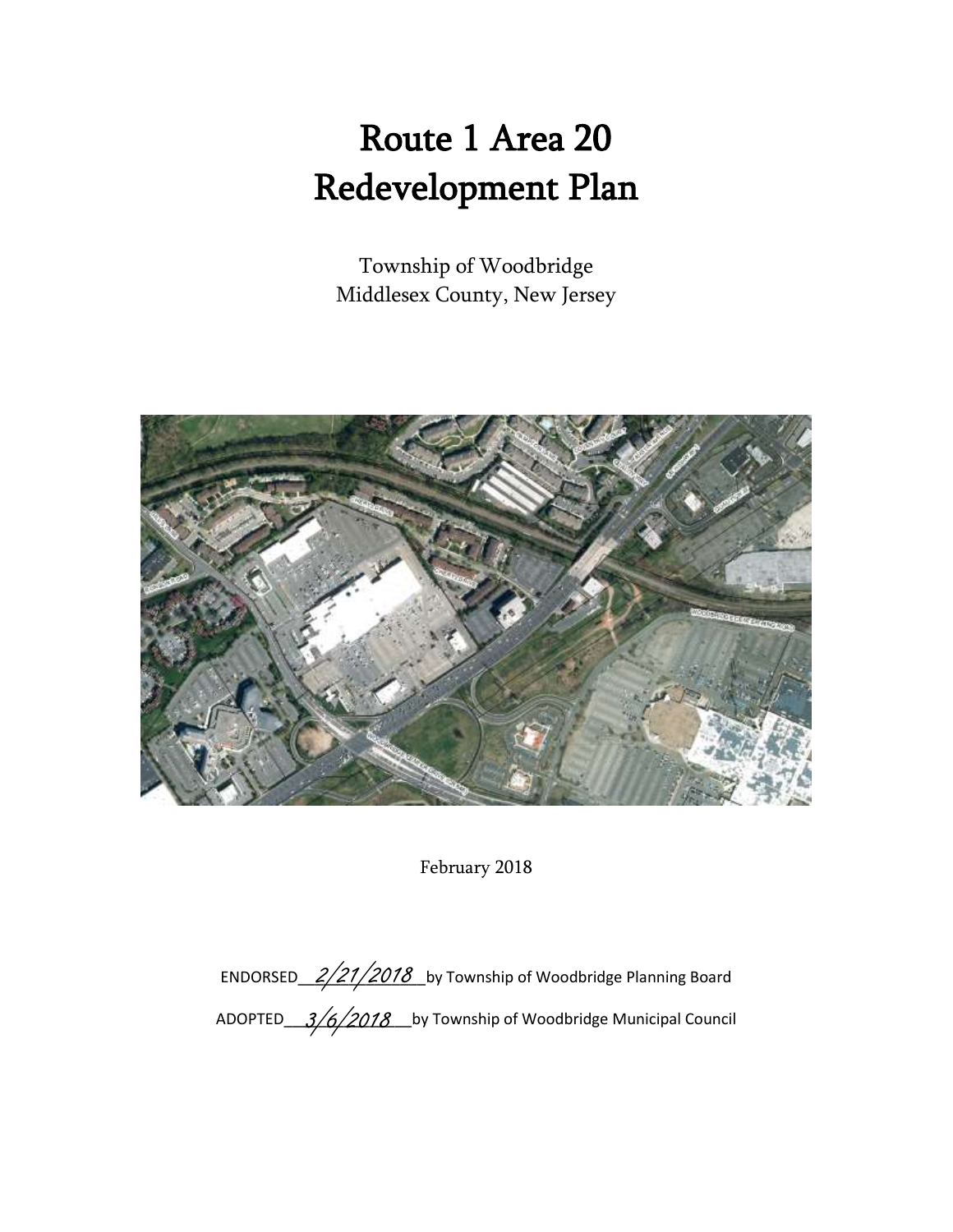## Route 1, Area 20 Redevelopment Plan

Township of Woodbridge



Prepared by Woodbridge Township Department of Planning & Development

> Marta E. Darden, A.I.C.P., P.P. License No. 05177

\_\_\_\_\_\_\_\_\_\_\_\_\_\_\_\_\_\_\_\_\_\_\_\_\_\_\_\_\_\_\_

\_\_\_\_\_\_\_\_\_\_\_\_\_\_\_\_\_\_\_\_\_\_\_\_\_\_\_\_\_\_ Eric Griffith, A.I.C.P., P.P. License No. 33LI00622200

> Chris Kesici, A.I.C.P., P.P. License No. 33LI00618600

\_\_\_\_\_\_\_\_\_\_\_\_\_\_\_\_\_\_\_\_\_\_\_\_\_\_\_\_\_\_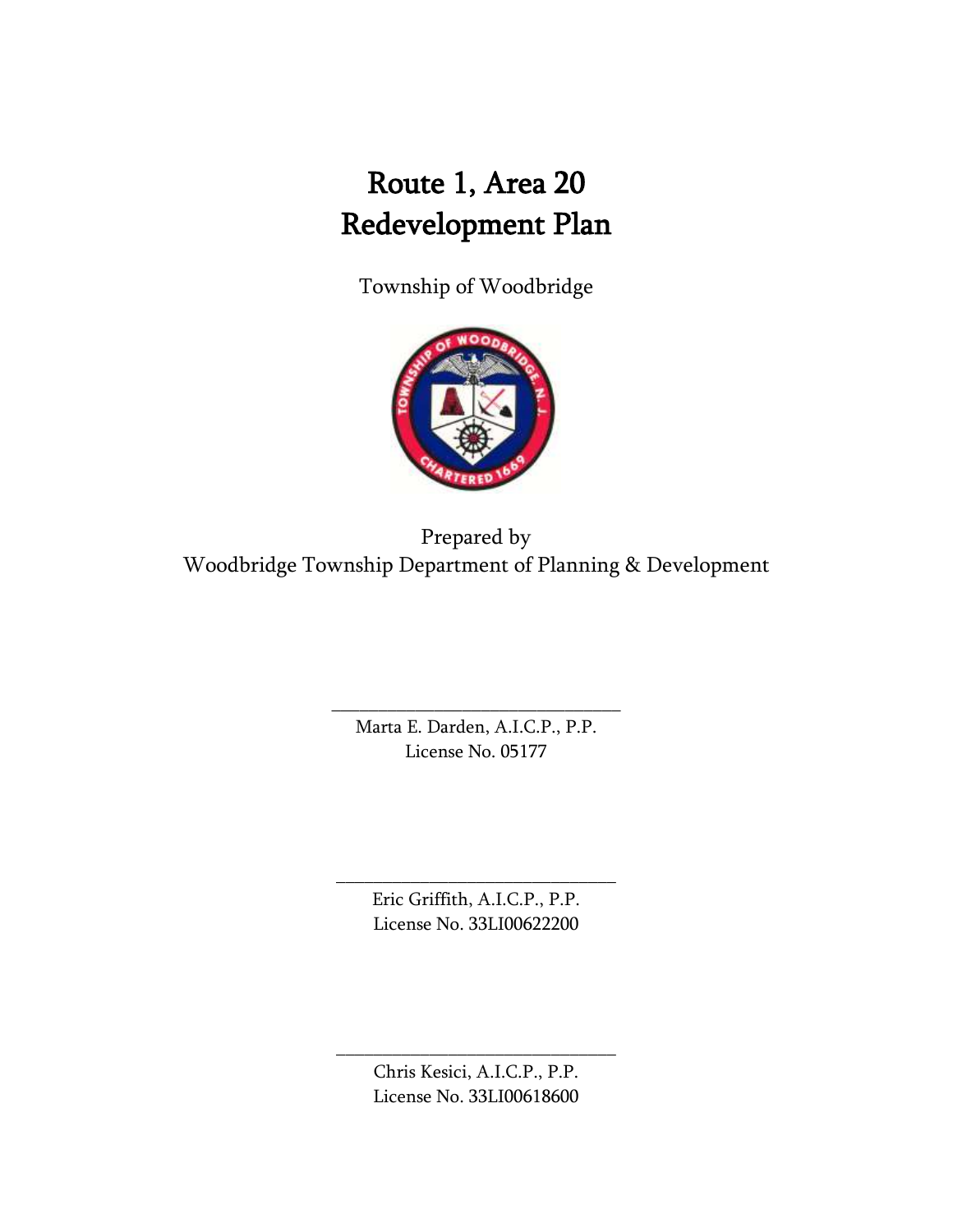## Table of Contents

| II. ROUTE 1 AREA 20 REDEVELOPMENT AREA ZONING STANDARDS 9 |  |
|-----------------------------------------------------------|--|
|                                                           |  |
|                                                           |  |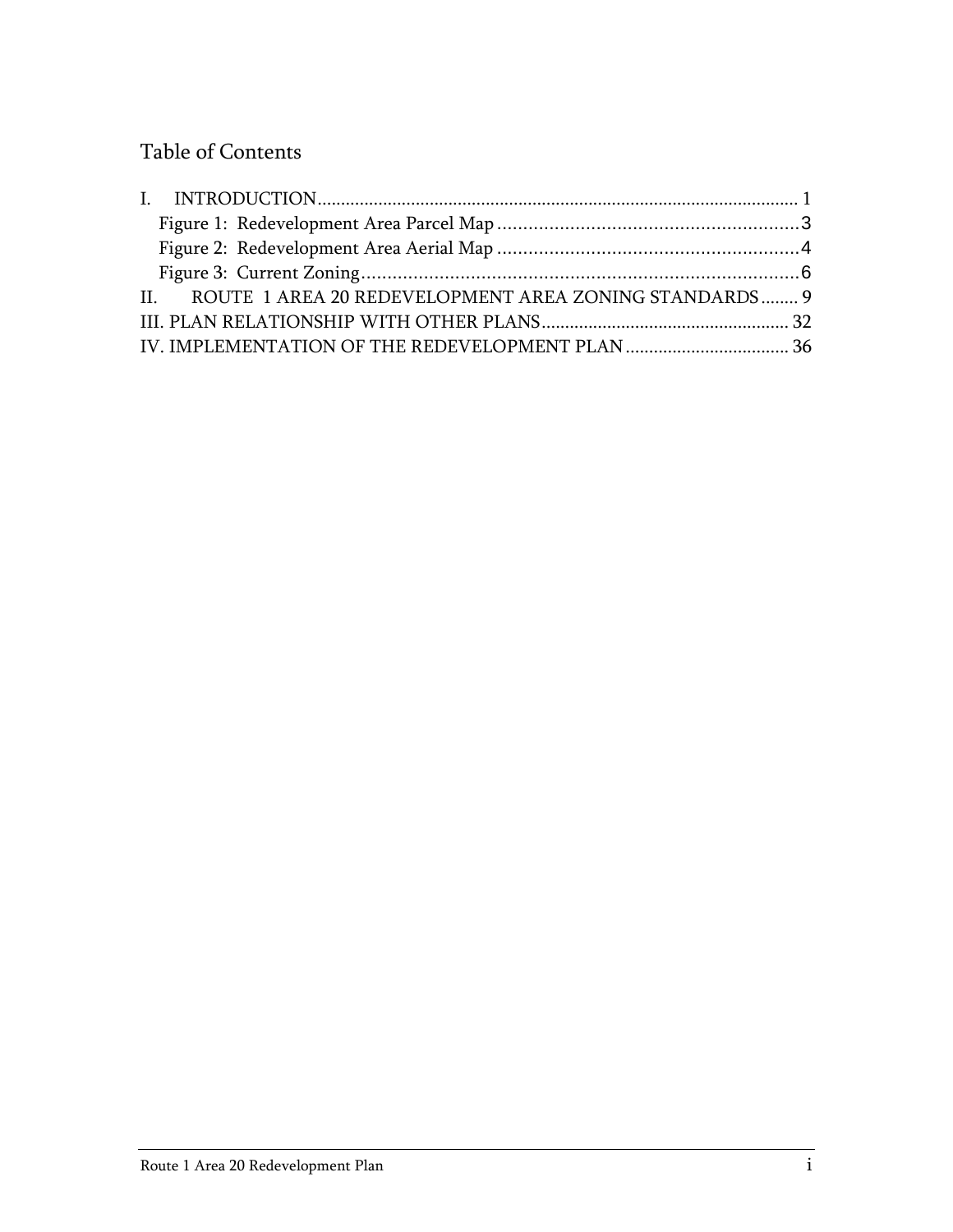## <span id="page-3-0"></span>I. INTRODUCTION

This Redevelopment Plan represents an opportunity to improve and better utilize commercial space along Route 1 and Gill Lane in the Iselin section of Woodbridge Township. This plan will foster the transformation of the property into a productive commercial use along this heavily traveled stretch of Route 1. This noncondemnation Redevelopment Area should be a highly desirable location for business to thrive.

The redevelopment of the Route 1 Area 20 Area presents unique challenges. This area is currently in the Route One Corridor Redevelopment Area. In response to the physical and economic conditions along the Route One Corridor, the the Township Council requested that the Planning Board evaluate certain properties as an "area in need of redevelopment" on August 4, 1998, April 6, 1999, and August 3 1999. The Council concluded that the Area did meet the criteria to be designated as "area in need of redevelopment" on November 3, 1999 and adopted the Route One Corridor Redevelopment Plan for said Area.

The redevelopment of the Route One Corridor has continued over the years with new redevelopment plans adopted along Route 1. These areas include Route 1 Area 1, Route 1 Area 2, Route 1 Area 7, Route 1 Area 15, Route 1 Area 16, Route 1 Area 17, Route 1 Area 18 and Route 1 Area 19. This Redevelopment Plan is in furtherance of redevelopment efforts along Route 1.

## STATUTORY REQUIREMENTS

According to the Local Redevelopment and Housing Law (N.J.S.A. 40:A 12A-1, et. seq.) the Redevelopment Plan shall include an outline for the planning, development, redevelopment or rehabilitation of the project area sufficient to indicate:

- Its relationship to definitive local objectives as to appropriate land uses, density of population and improved traffic and public transportation, public utilities, recreational and community facilities and other public improvements;
- Proposed land uses and building requirements in the project area;
- Adequate provision for the temporary and permanent relocation as necessary of residents in the project area, including an estimate of the extent to which decent, safe, and sanitary dwelling units, affordable to displaced residents will be available in the existing local housing market;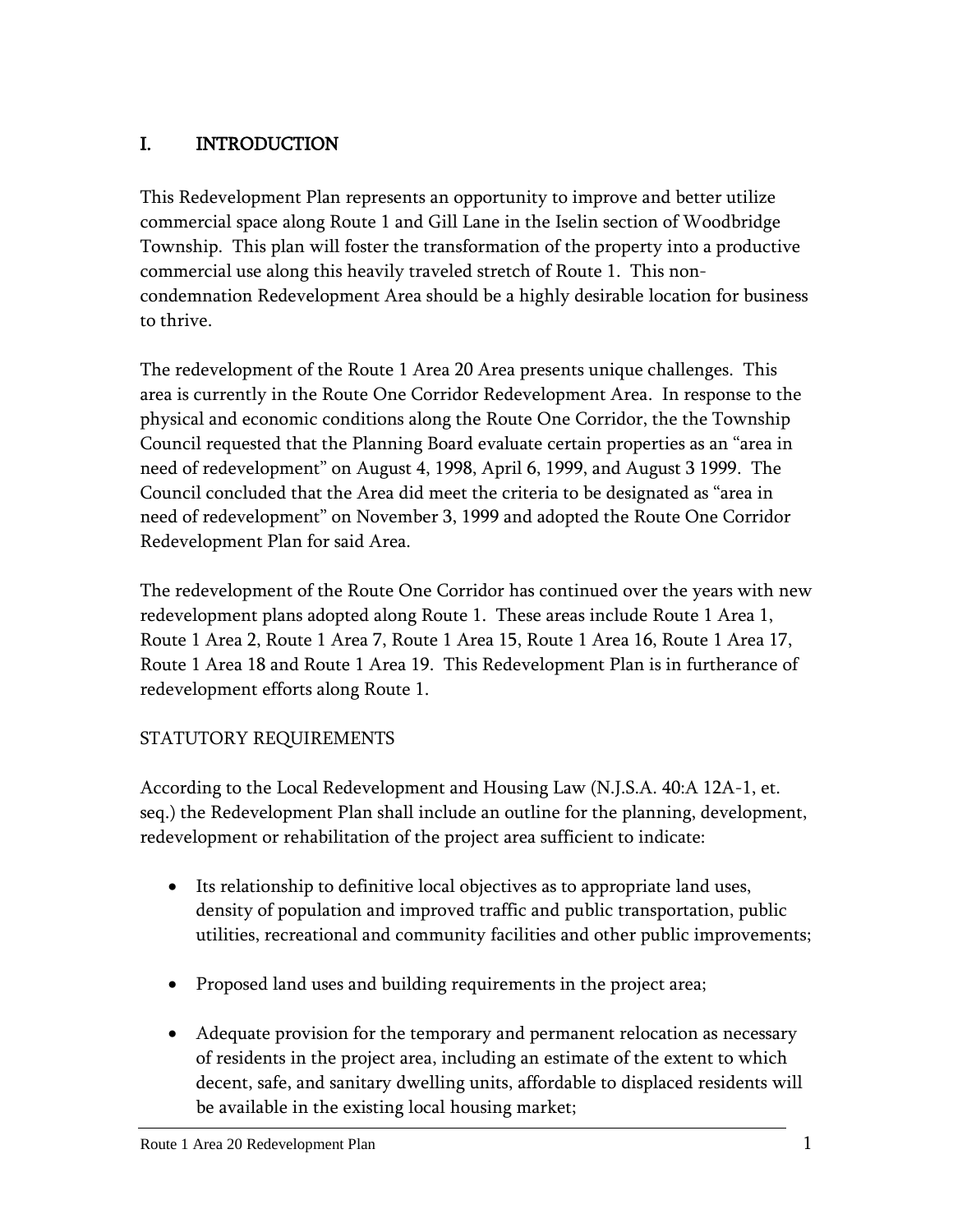- An identification of any property within the Redevelopment Area proposed to be acquired in accordance with Redevelopment Plan;
- Any significant relationship of the Redevelopment Plans to:

A) The Master Plans of contiguous municipalities;

B) The Master Plan of the County in which the municipality is located; and;

C) The State Development and Redevelopment Plans adopted pursuant to the "State Planning Act."

## PLANNING CONTEXT

The Township of Woodbridge is 24.2 square miles in size and located in northeastern Middlesex County. The Township of Woodbridge is bordered by Clark Township, the City of Rahway, the City of Linden, and Union County to the north; the Borough of Carteret, the Arthur Kill and the City of Perth Amboy to the east; the Raritan River to the south; and Edison Township to the west.

The Iselin section of the Township is generally bound by Edison Township to the west, Colonia to the north, Menlo Park Terrace and Woodbridge to the south, and Avenel to the east. The Iselin section of the Township consists of mostly residential neighborhoods, commercial uses along Route 1 and Route 27, and the Metropark Rail Station and its nearby office areas. The subject property is located along Route 1.

The Route 1 Area 20 Area is located along Route 1 South and Gill Lane. The Area consists of one (1) parcel, having frontage on both roads. The Iselin section of the Township is generally bound by Edison Township to the west, Colonia to the north, Menlo Park Terrace and Woodbridge to the south, and Avenel to the east. The Iselin section of the Township consists of mostly residential neighborhoods, commercial uses along Route 1 and Route 27, and the Metropark Rail Station and its nearby office areas. The subject property is located in an office area near Metropark.

The total acreage of the redevelopment area is approximately 29 acres. The following property comprises the redevelopment area: Block 371, Lot 1.01.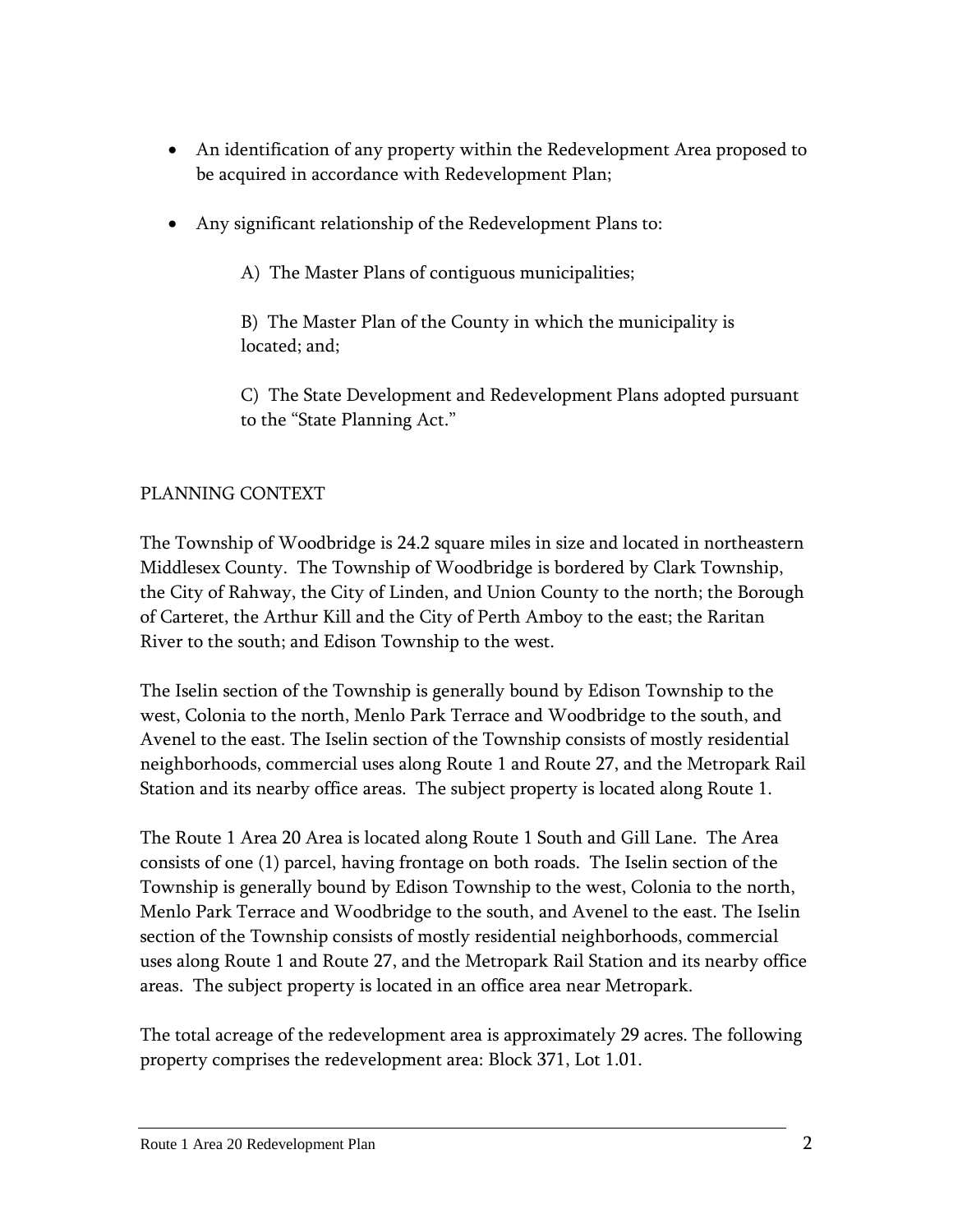<span id="page-5-0"></span>

Figure 1: Redevelopment Area Parcel Map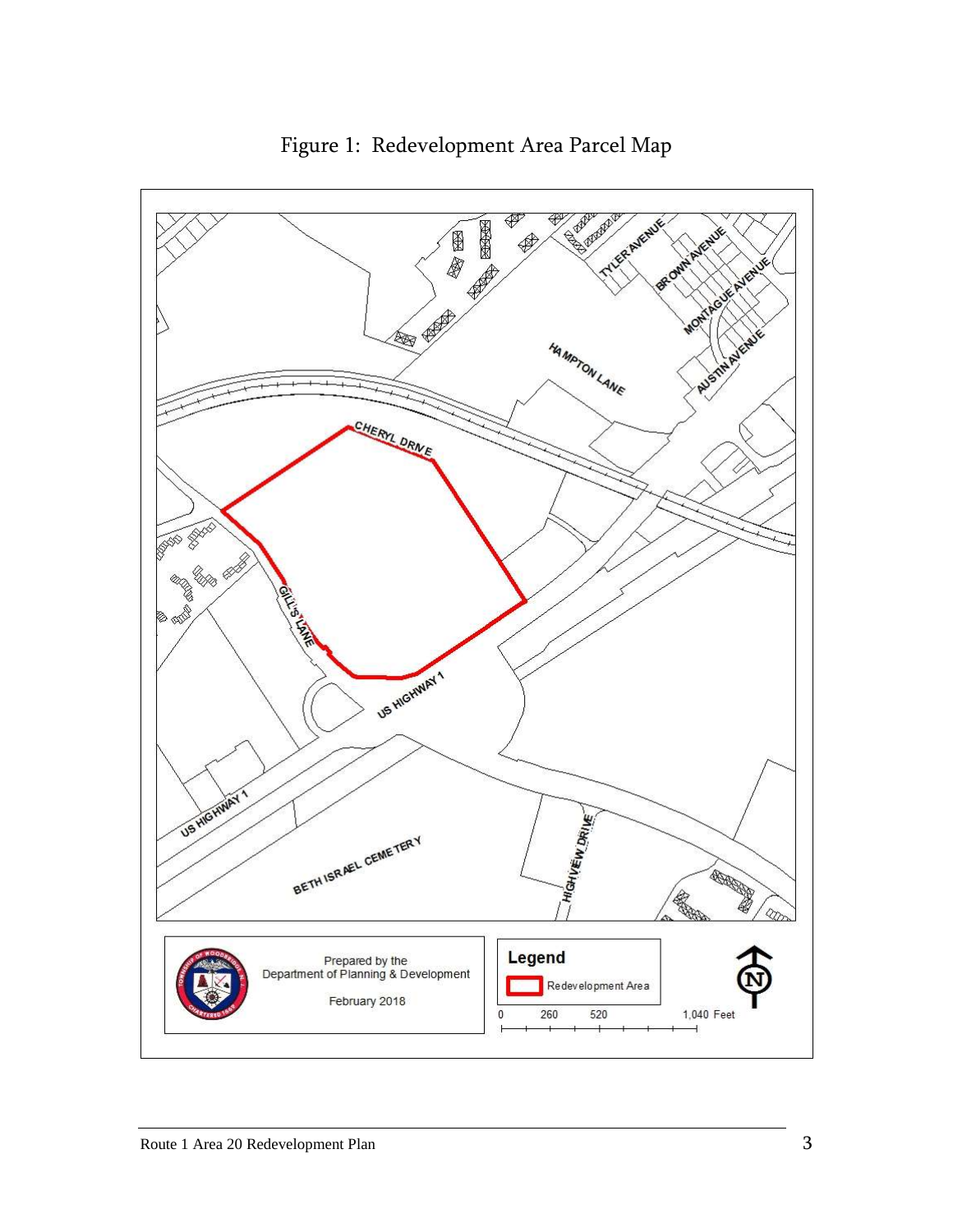

<span id="page-6-0"></span>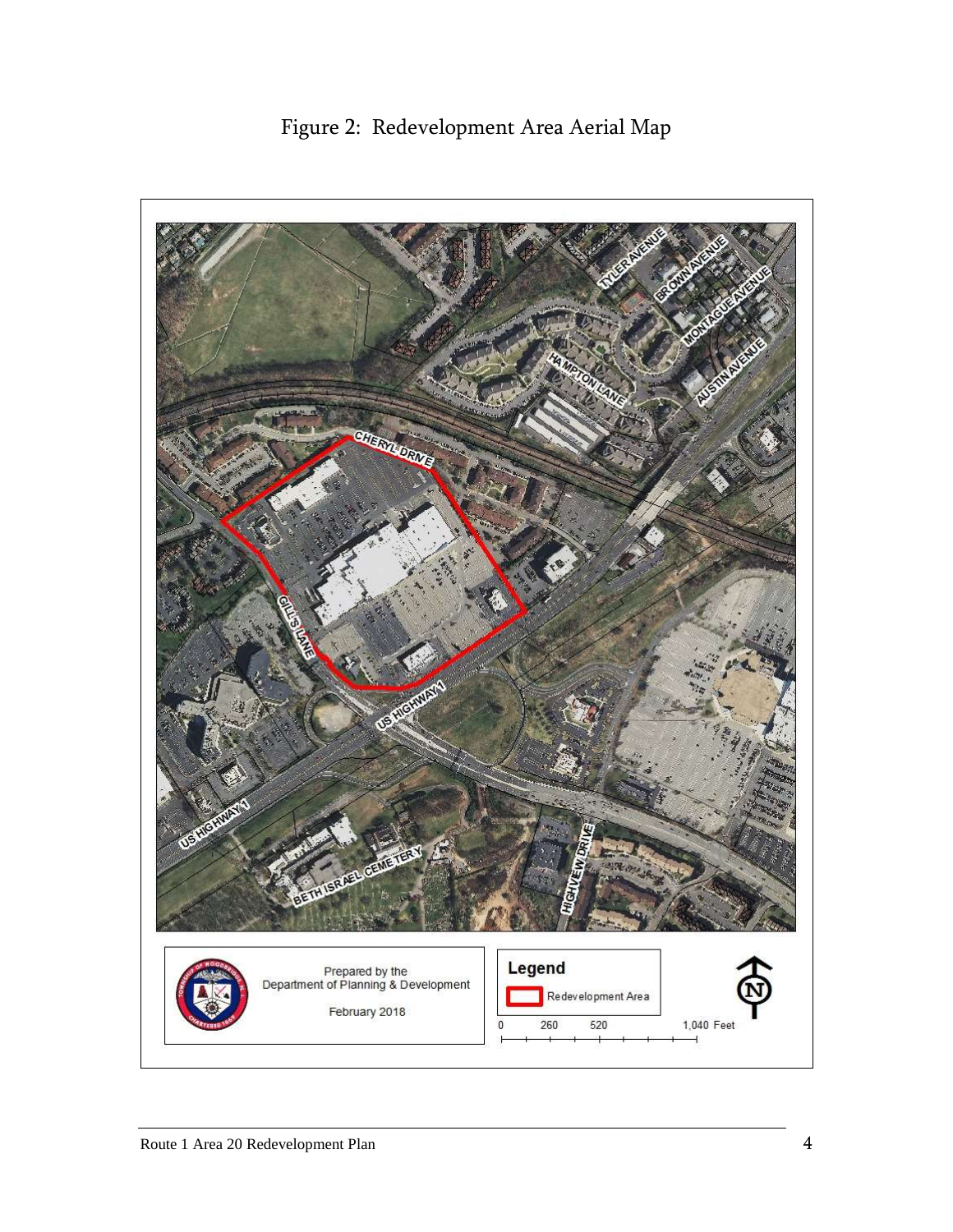## HISTORY OF WOODBRIDGE

Woodbridge Township is the oldest original Township in the State of New Jersey. It was settled in 1664 and was granted a Charter by King Charles II on June 1, 1669. Woodbridge proper has a rich history, which included the Cross Keys Tavern where George Washington spent the night on April 22, 1789. Washington was traveling by stagecoach to his inauguration in New York City the following day.

#### MASTER PLANNING AND ZONING DESIGNATION HISTORY

The Township Master Plan recognizes that the current land use for this area is commercial. The current zoning for this area is Route One Corridor Redevelopment. The land use and zoning have not changed since the 2009 Master Plan and 2016 reexamination. The Master Plan recommends this area continue to be utilized as redevelopment.

#### PLAN GOALS

The overall goal of this Redevelopment Plan is to address the existing conditions that have negatively impacted the Area and comprehensively upgrade the area for redevelopment. The Township aims to reach the following goals:

- To stimulate economic investment in the Area
- To promote commercial growth along commercial corridors
- To promote the effective use of all the Redevelopment Area properties and to increase property tax base
- To promote the conservation of energy resources and promote the utilization of renewable energy sources
- To provide for appropriate buffers and transitions from residential uses to commercial and industrial areas
- To improve the physical appearance of the Area.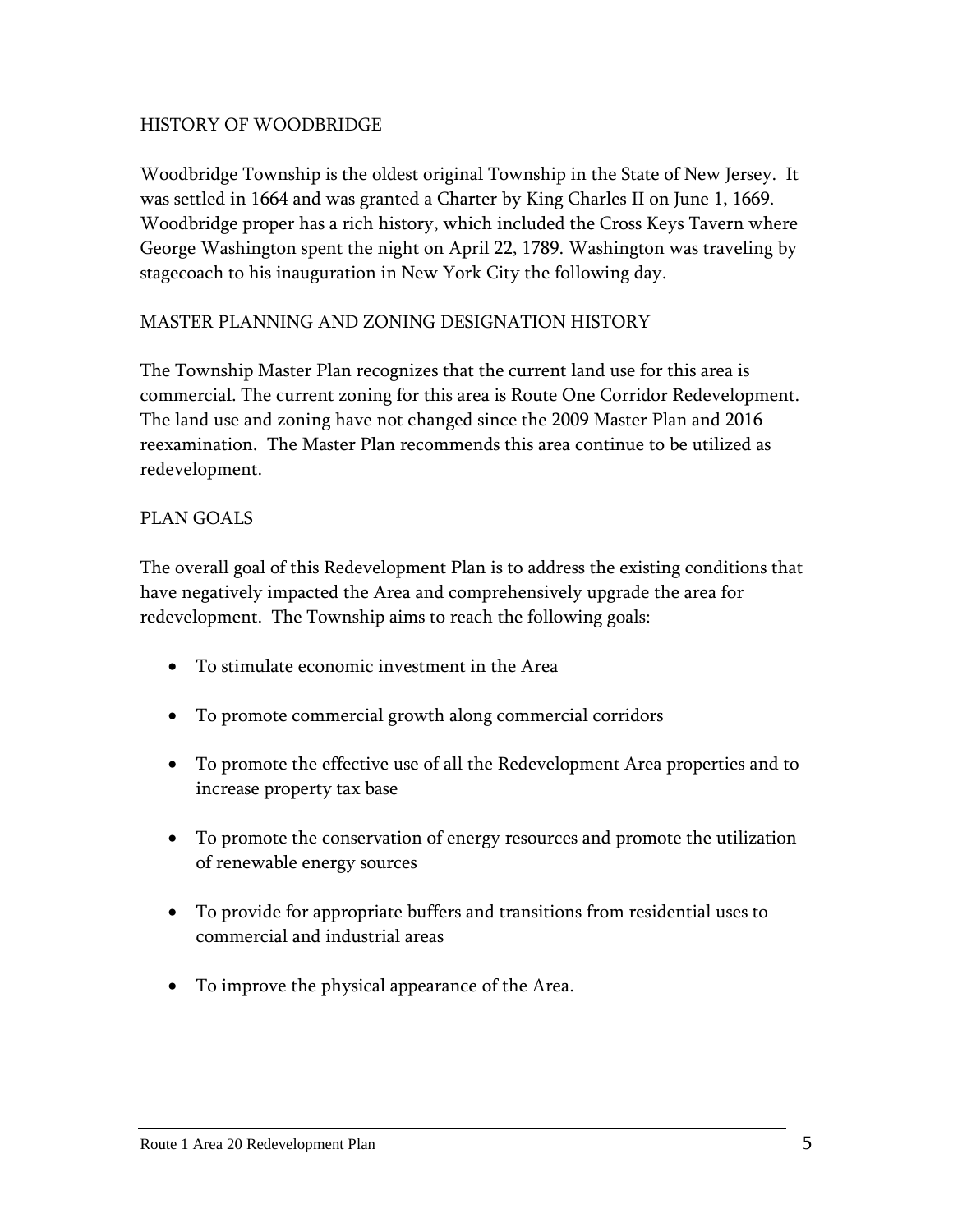Figure 3: Current Zoning

<span id="page-8-0"></span>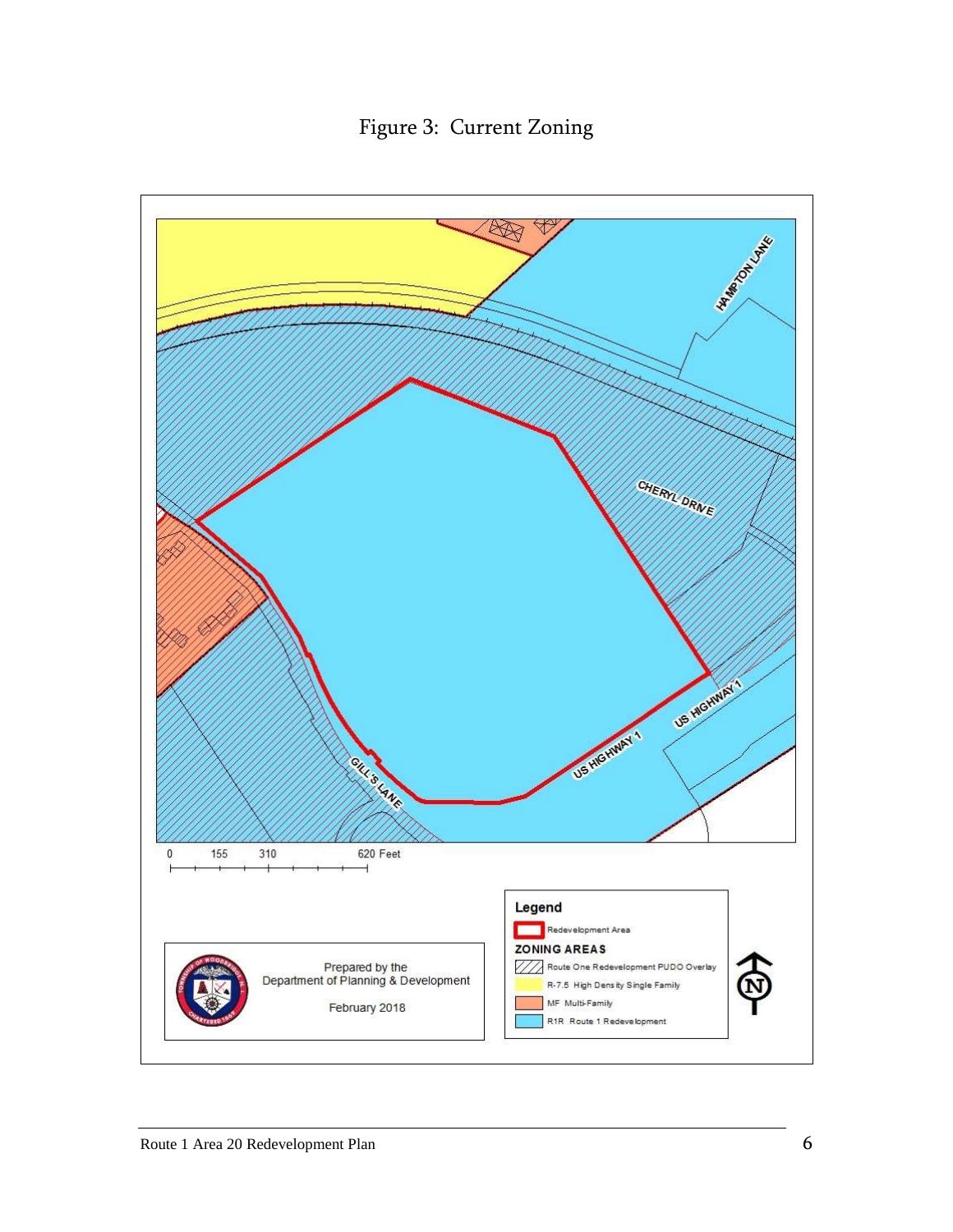## RELATIONSHIP OF PLAN TO THE TOWNSHIP LAND USE AND DEVELOPMENT ORDINANCE (APPLICATION & PROCESS)

The Redevelopment Area shall be redeveloped in accordance with the standards detailed in this Redevelopment Plan. This Plan supersedes the use and bulk provisions of the Township Land Use and Development Ordinance (Chapter 150) for the Redevelopment Area unless specifically referenced. Other Township regulations affecting developments that are in conflict are superseded by this Plan; however, existing engineering standards, performance standards and definitions shall apply.

In connection with site plan or subdivision applications, the Planning Board may grant deviations from the regulations contained within this Redevelopment Plan where by reason of exceptional narrowness, shallowness or shape of a specific piece of property or by reason of exceptional topographic conditions, pre-existing structures and physical features uniquely affecting a specific piece of property, the strict application of any area, yard, bulk or design objective or regulation adopted pursuant to this Redevelopment Plan would result in peculiar and exceptional practical difficulties to, or exceptional or undue hardship upon, the developer or redeveloper of such property. The Planning Board may also grant a deviation from the regulations contained within this Redevelopment Plan related to a specific piece of property where the purposes of this Redevelopment Plan would be advanced by such deviation from the strict application of the requirements of this Plan and the benefits of granting the deviation would outweigh any detriments.

The Planning Board may grant exceptions or waivers of design standards from the requirements for site plan or subdivision approval as may be reasonable and within the general purpose and intent of the provisions for site plan review and/or subdivision approval within the Plan, if the literal enforcement of one or more provisions of the Plan is impracticable or would exact undue hardship because of peculiar conditions pertaining to this site. No deviations may be granted under the terms of this section unless such deviations can be granted without resulting in substantial detriment to the public good and will not substantially impair the intent and purpose of the Redevelopment Plan.

No deviations may be granted which will result in permitting a use that is not a permitted use within this Redevelopment Plan. Any deviations from standards of this Plan that results in a "d" variance pursuant to N.J.S.A. 40:55D-70d shall be addressed as an amendment to the Plan rather than via variance relief through the Township's Zoning Board of Adjustment. An application requesting a deviation from the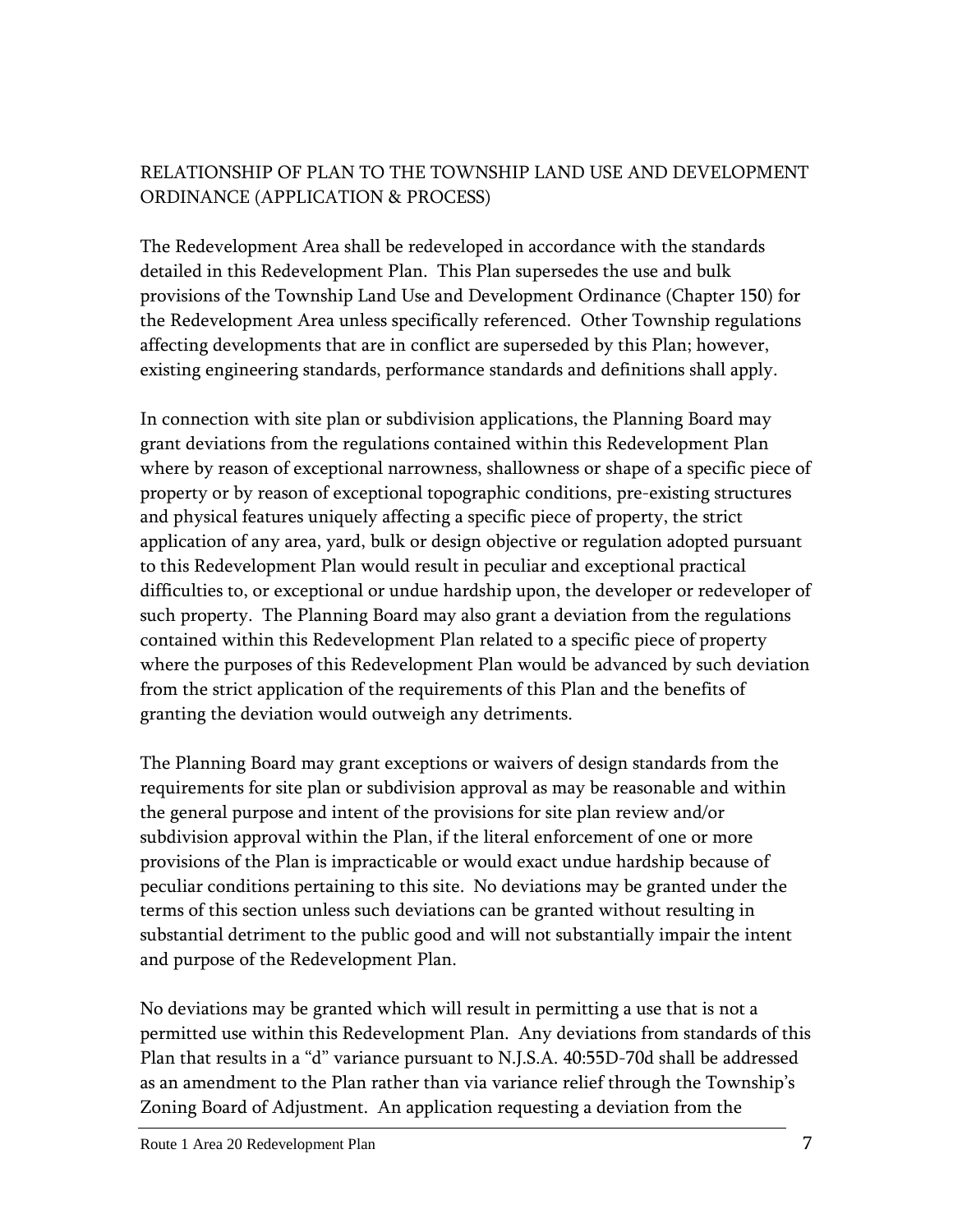requirements of this Redevelopment Plan shall provide public notice of such application in accordance with the public notice requirement set forth in N.J.S.A. 40:55D- 12a.&b. All development must be approved by the Planning Board and shall be submitted through the normal site plan and subdivision procedures as identified as N.J.S.A. 40:55D, et seq.

Final adoption of this Redevelopment Plan by the Township Council shall be considered an amendment to the Township of Woodbridge Land Use and Development Ordinance and Zoning Map. Unless otherwise defined in the Plan, terms used in this Plan shall have the same meaning as defined in the Township's Land Use and Development Ordinance.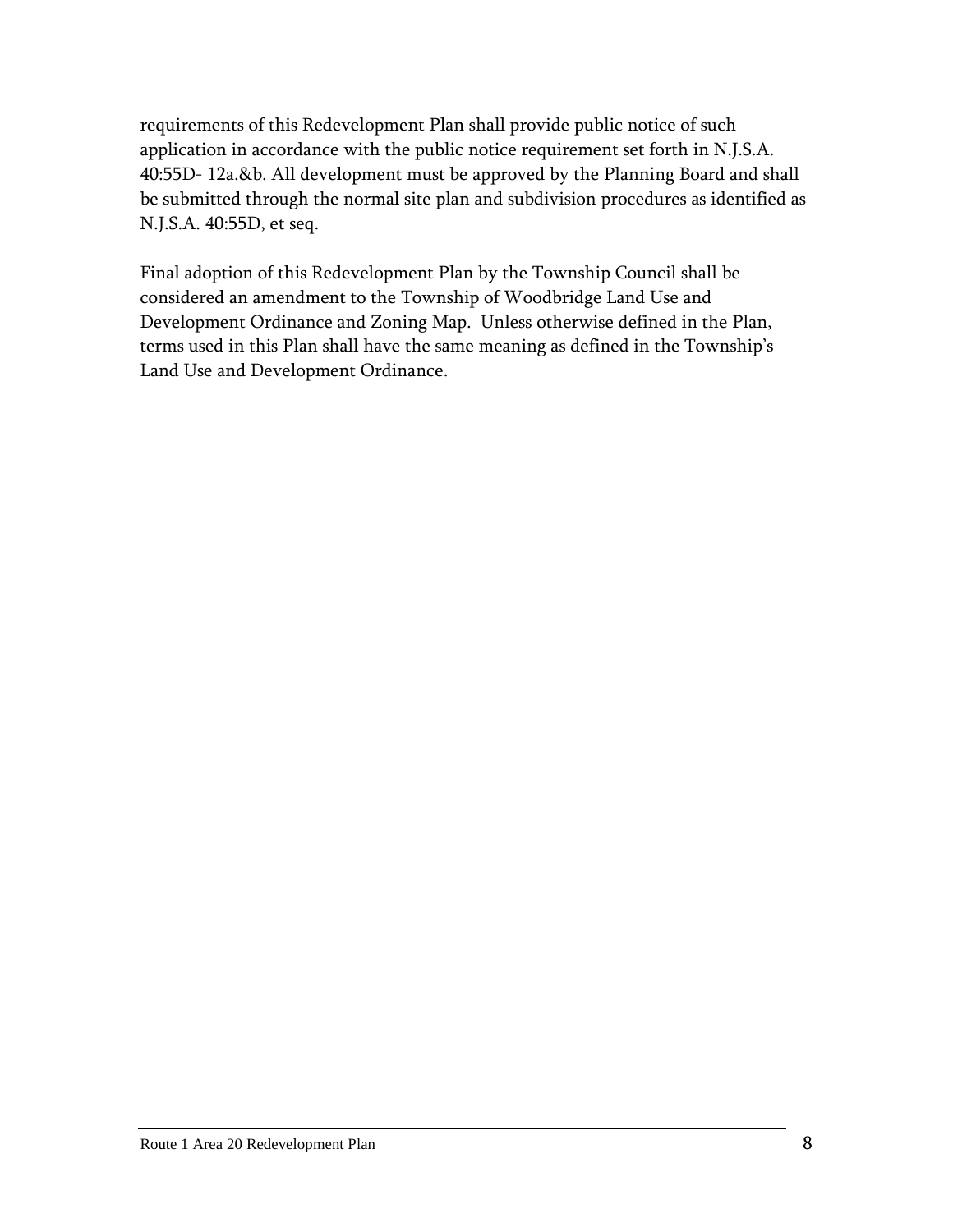## <span id="page-11-0"></span>II. ROUTE 1 AREA 20 REDEVELOPMENT AREA ZONING STANDARDS

The purpose of this Redevelopment Zone is to enhance current opportunities for this commercial property; to promote compatible land use development of attractive building groups; and to improve and provide for the efficient and safe traffic flow within.

#### Permitted Uses:

A building may be erected, altered or used and a lot or premises may be occupied and used for any of the following purposes:

#### Principal Uses:

Advertising agencies Advertising specialty offices Amusement center Antique sales Apparel Appliance stores Art galleries Artist's supplies Assisted Living Facilities (Age Restricted) Audiovisual equipment Automotive parking lots and garages Auto supplies, parts and accessories (not including used or junk parts) Bakery shops Banks Barbershops Beauty and cosmetic shops Beer, ale and liquor sales Bicycle shops Blueprinting and Photostatting Book, periodical and newspaper sales Broadcasting studios and offices Business equipment sales Business machine Business offices Business schools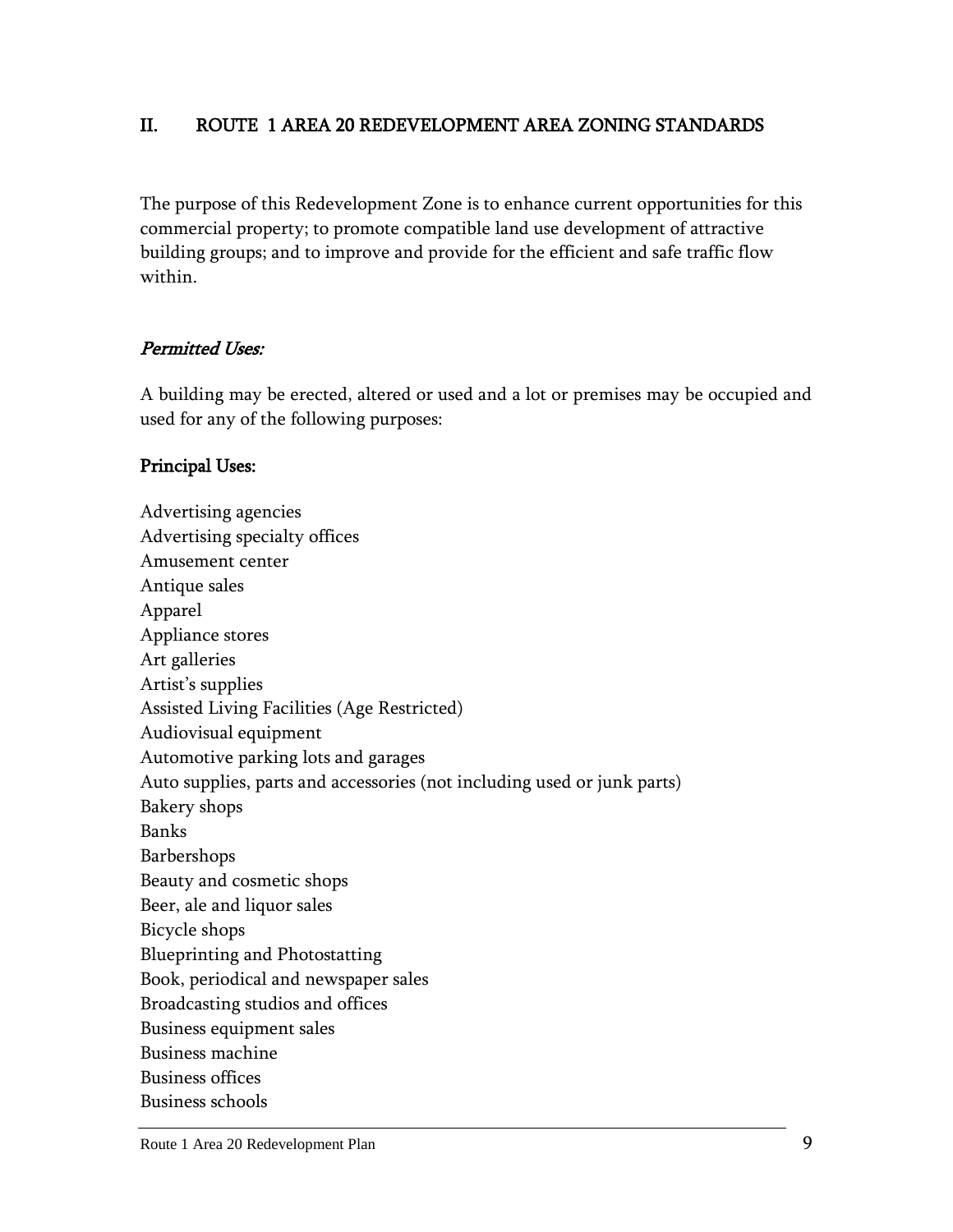Butcher shops or meat markets (no slaughtering permitted) Cafeterias Camera and/or photographic supply stores Candy sales Card shops Caterers Carpet rug and floor covering stores Ceramic products Children's gyms/play places China shops Cigars and tobacco sales Cleaner pickup or laundry pickup Clothing and pressing establishments Clothing or accessory stores Clubs Cocktail lounges Coin dealer Cosmetic shops Costume rentals Credit union offices Curtain shops Dance schools Dairy products, retail Daycare facilities Delicatessens Delivery services Department stores Diners Display equipment Drug stores Dry cleaning and linen supply Dry goods sales Eating establishments (non-drive-in, non-fast-food) Electrical supplies Employment agencies Exterminators Fabric shops Finance companies Fire protection equipment sales, (nonautomotive) Fitness centers Floor covering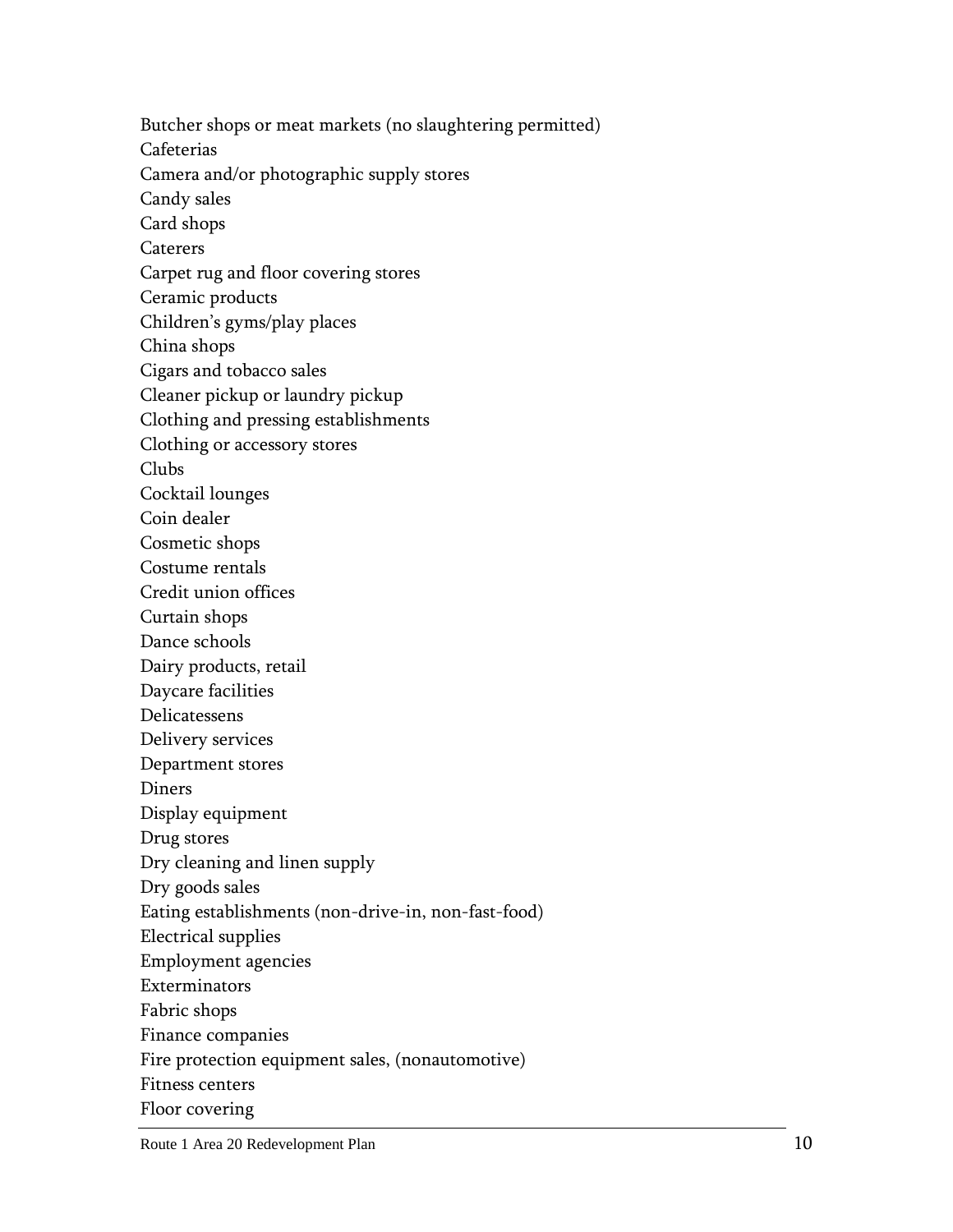Florists Food products Fruit and vegetable markets Funeral services Furniture sales Fur shops General office buildings Gift shops Glassware Greeting card shops Grocery stores Gyms Hairdressers Hardware stores Hobby shops Home furnishings Home improvement offices Hotel/motel Household appliances Ice cream shops Insurance companies Interior decorating establishments Jewelry stores Kitchen equipment Laundry and dry cleaning Lawn maintenance services offices Leather goods and luggage Libraries Liquor stores Locksmiths Luncheonettes Mail order houses Management consultants' offices Medical clinics and offices (outpatient) Metalware Museums Musical instruments stores

Newsstands

Notaries

Nursing Homes

Office Buildings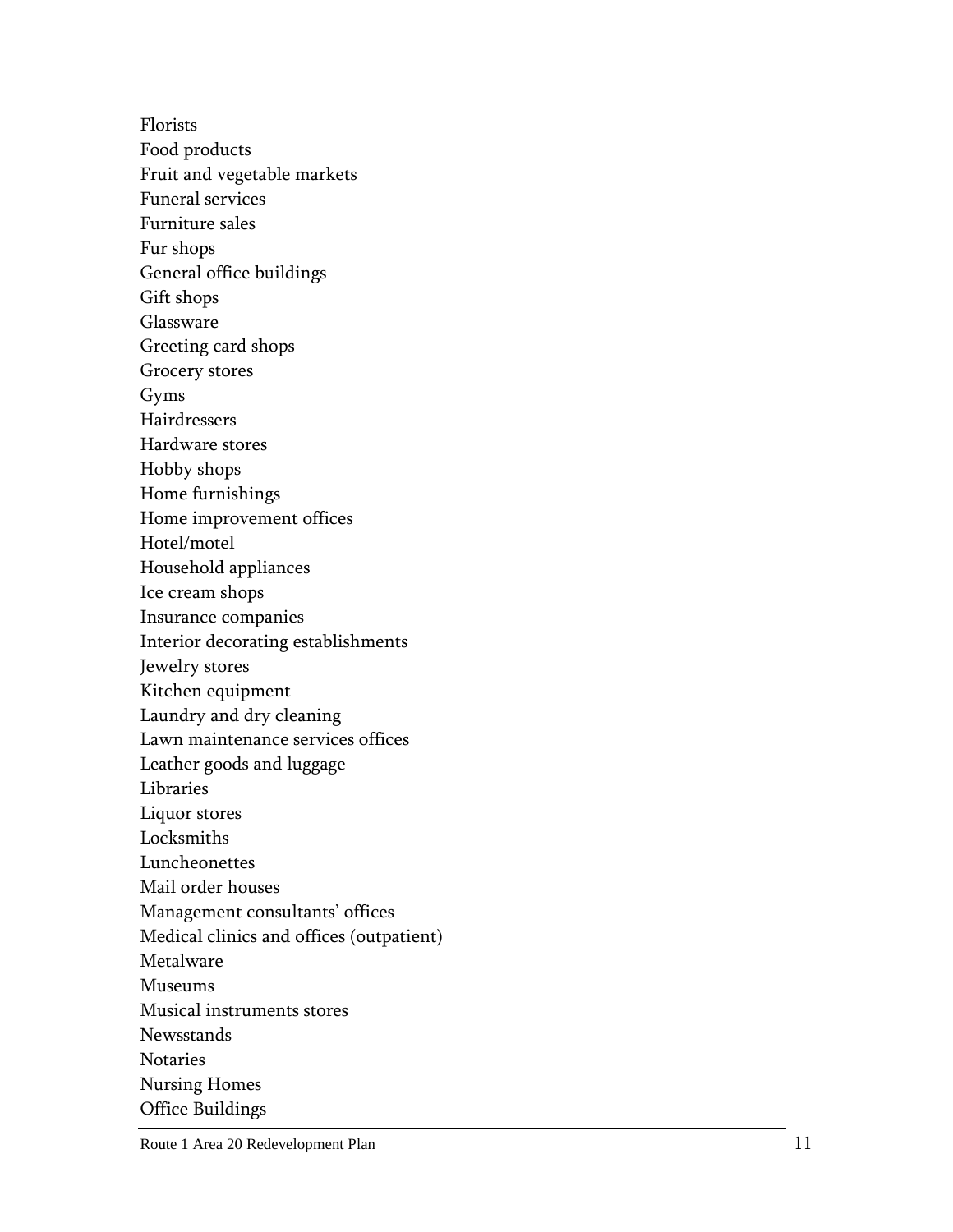Office Equipment and Supplies Optical goods **Optometrists** Package liquor stores Paint, glass and wallpaper Parking lots and garages Pet shops Pharmacies Phonographic sales and service Photographic studios Physical culture and health establishments Police and fire stations Printers' offices and establishments Private schools Professional offices Public utilities' offices Real Estate and insurance Record shops Recreational uses Restaurants (non -drive -through ) Sandwich shops (non -drive -in) Savings and Loan association Seafood stores Senior Housing (age restricted) Shoe or hat repair shops Skating rinks Snack bars (non -drive -in) Special foods Sporting goods Stamp and coin stores Stamp redemption centers Stationery stores Self Storage Facilities Supermarkets Surgical and medical supplies Tailors Taverns and inns Telephone and telegraph offices Telephone answering service/offices Television -radio sales and repairs Theaters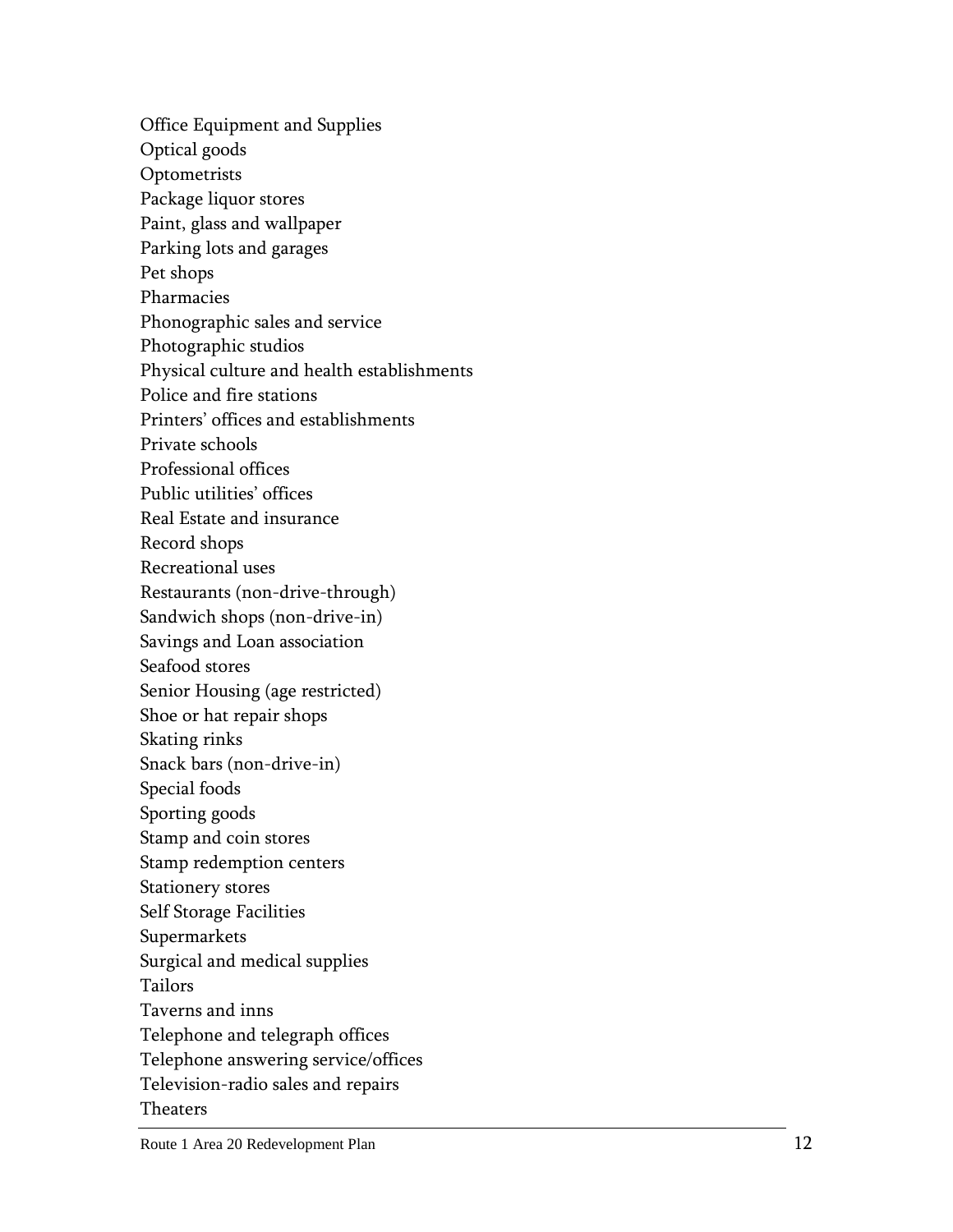Toy shops and hobbies Travel agencies Travel ticket offices Uniform rentals and sales Variety stores Veterinary hospitals Wallpaper stores Window cleaning services Women's clothing

Any and all similar uses, as documented to, and reviewed and approved by the Municipal Agency. The Municipal Agency has approval overall.

#### Conditional uses

The following conditional uses are permitted subject to approval of the municipal agency and the special conditions of this Redevelopment Plan:

- Government and public buildings and services necessary to the health, safety, convenience and general welfare of the inhabitants, including volunteer fire companies and first aid squads.
- Churches, synagogues, parish houses and similar religious uses.
- Automotive gasoline stations.
- Automotive service stations.
- Automotive repair garages.
- Car washes.
- Automotive sales and service and used car sales lots.
- Landscaping, nurseries and garden supply sales.
- Trailer and mobile home sales, recreation equipment sales, swimming pool sales and boat marine sales.
- Eating establishments (drive-in or fast food).
- Quasi-public uses, including clubs, lodges and similar uses.
- Hospitals, nonprofit.

#### Bulk Standards:

#### Principal Building:

- Minimum lot size: 40,000 square feet.
- Minimum lot width: 150 feet.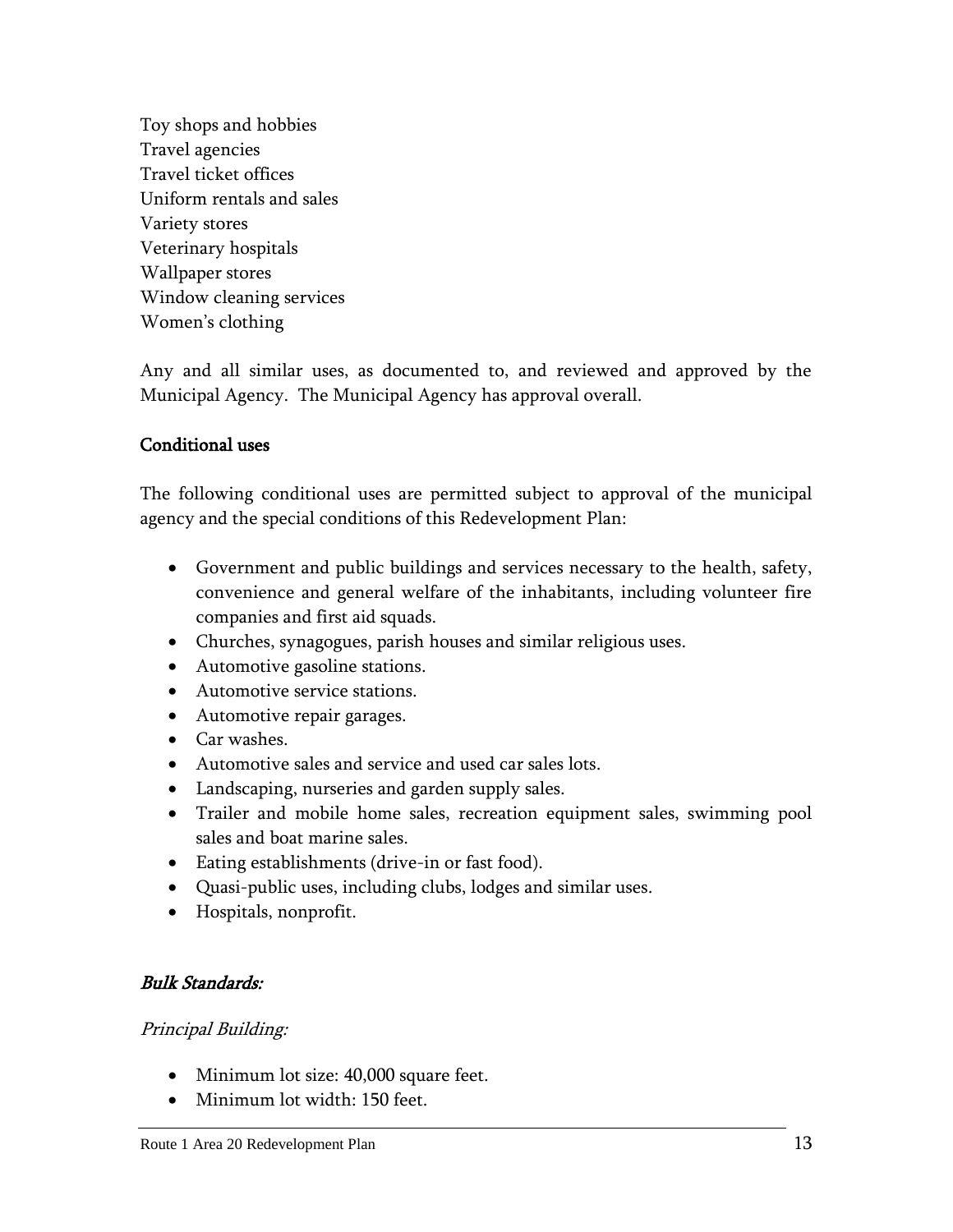- Minimum lot depth: 200 feet.
- Minimum front yard setback: 50 feet.
- Minimum rear yard setback: 15 feet.
- Minimum side yard setback: 15 feet.
- Minimum total side yard setback: 50 feet.
- Maximum lot coverage: 50%.
- Minimum gross floor area: 2,000 square feet.
- Maximum building height: 35 feet.
- Maximum distance between buildings: More than one principal building on a lot shall provide a minimum open unoccupied area between buildings equal to the height of the adjoining building or buildings, but not less than 8 feet.
- Maximum floor area ratio: 1:1

#### Accessory Buildings:

- Accessory buildings shall be set back one foot for each one foot of building height, but not less than 15 feet from a property line.
- All accessory structures shall not exceed the height requirements applicable to the principal structures.
- Security and/or guards outposts are not considered accessory buildings
- Accessory buildings are not permitted in the front yard.

## Green Buildings:

- All buildings are encouraged to be LEED-certified buildings.
- Proposed energy saving techniques shall be considered as part of architectural plans and renderings.
- New development or rehabilitation of existing buildings should employ green building practices (refer to the Township's Green Building Checklist).

#### Additional Standards:

#### Parking:

- Off-street parking and loading areas shall be coordinated with the public street system serving the Area to reduce conflicts with through traffic, obstruction with pedestrian circulation, and vehicle thoroughfares.
- All car parking spaces shall be nine (9) feet in width and eighteen (18) feet in depth.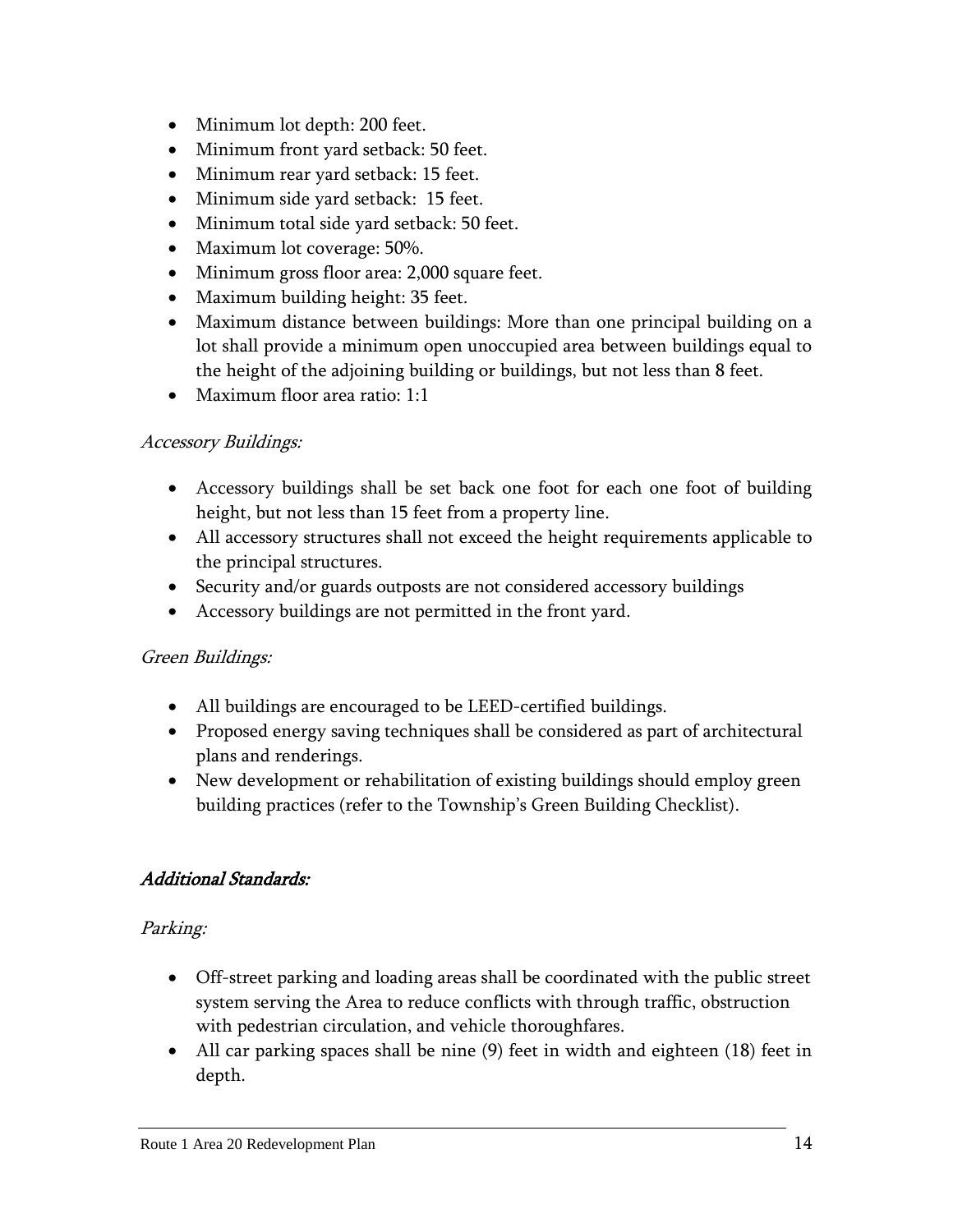- Aisles accommodating two-way traffic shall be a minimum of twenty four (24) feet in width.
- Minimum off-street parking spaces. Off-street parking spaces for the storage or parking of passenger vehicles of occupants, employees and patrons of main buildings and structures hereafter erected or enlarged shall be provided and kept available in amounts not less than specified in this Redevelopment Plan.

The minimum required number of parking spaces to be provided in connection with uses in the zone shall be in accordance with the following regulations:

## Residential uses:

- Assisted Living Facilities: Off-street parking shall be provided at the minimum rate of 0.25 space for each dwelling unit/ or bed depending upon facility plus one space for each employee at the maximum shift.
- Senior Housing Facilities: Off-street parking shall be provided at the minimum rate of 0.25 space per unit/or bed depending upon facility plus one space for each employee at maximum shift.

## Nonresidential Uses:

- Auditoriums, recreational establishments or other places of public assembly, including public schools: one (1) parking space for each three (3) fixed seats at capacity, or one (1) space for each three (3) memberships in a swim club, or one (1) parking space for each one (100) square feet of gross floor area in cases where the capacity is not determined by the number of fixed seats or swim club membership.
- Bowling alleys: four (4) parking spaces for each lane.
- Clubs: one (1) parking space for each one hundred (100) square feet of gross floor area.
- Hospitals: one (1) parking space for each three hundred (300) square feet of gross floor area.
- Hotels/motels: one (1) parking space per room, plus one (1) parking per employee on the maximum shift, plus one (1) parking space per two hundred (200) square feet of gross floor area of meeting room, restaurants and cocktail lounges.
- Offices, office buildings, office-research buildings (not including medical and dental): one (1) parking space for each three hundred (300) square feet of gross floor area, not including stairways and other common areas.
- Offices (medical and dental): one (1) parking space for each one hundred (100) square feet gross floor area.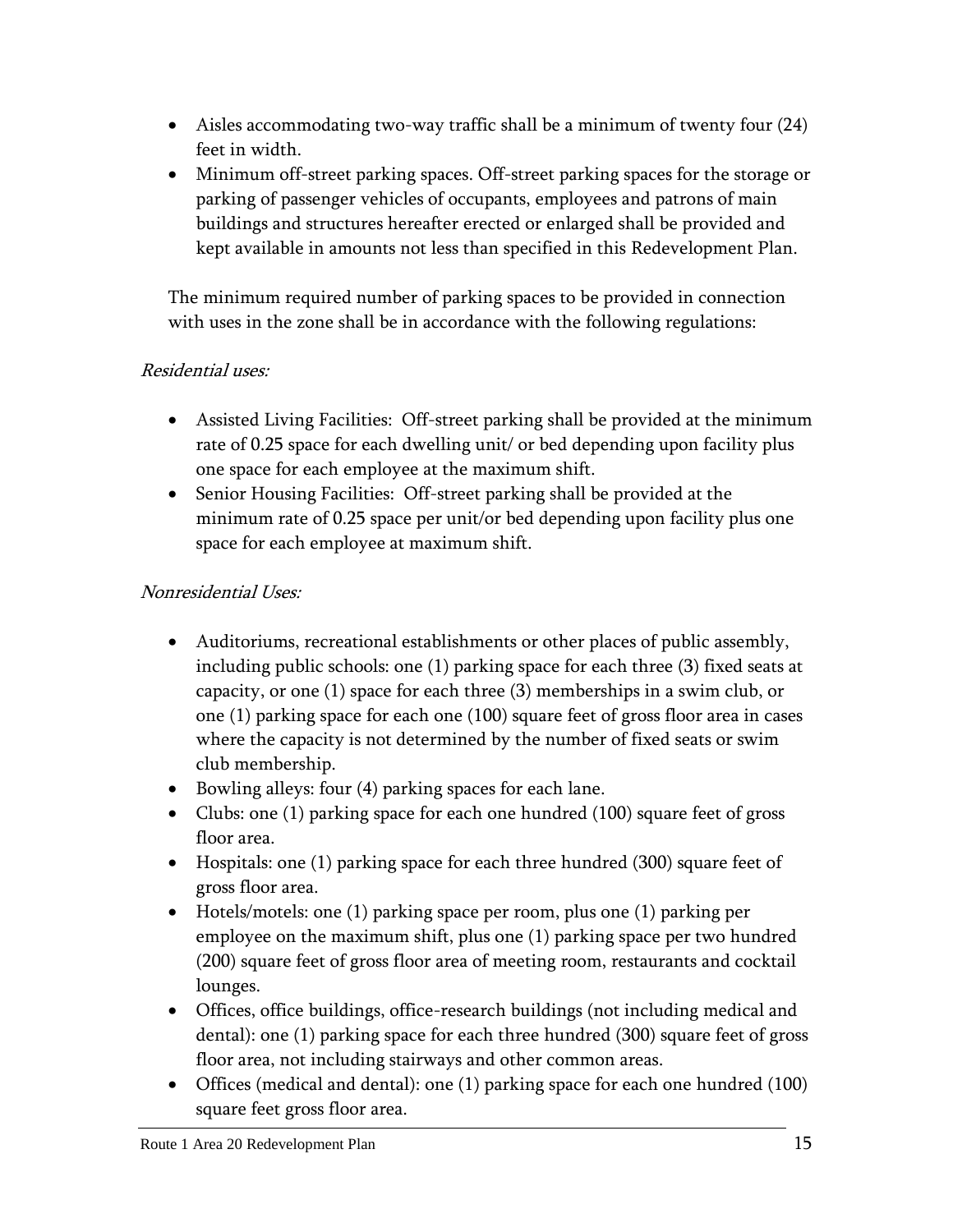- Retail home furnishing stores: one (1) parking space for each five hundred (500) square feet of gross floor area.
- Restaurants or taverns (non-drive-through or non fast-food franchise): one (1) parking space for each one hundred (100) square feet of gross floor area.
- Execution Restaurants (drive-through/fast-food): one  $(1)$  parking space for each one hundred (100) square feet of gross floor area.
- Retail stores, personal services or custom shops or studios: one (1) parking space for each two hundred (200) square feet of gross floor area.
- Automotive uses, including automotive gasoline stations, automotive service stations, automotive repair garages, automotive sales and services, automotive sale lots, and automotive washes: a minimum of three (3) parking spaces plus one (1) parking space for each six (6) fuel dispensers plus one (1) parking space for each service bay plus one (1) parking space for each one thousand six hundred (1,600) square feet of vehicle display area, plus one (1) space for each one thousand (1,000) square feet of building area devoted exclusively to vehicle washing.
- Banks: one (1) parking space for each two hundred (200) square feet of gross floor area.
- Police and fire stations and post offices: one (1) space for each two hundred fifty (250) square feet of gross floor area.
- Churches and synagogues: one (1) space for each two (2) fixed seats, or one (1) for each seventy-two (72) inches of benches, at capacity, plus one (1) parking space for each one hundred (100) square feet of gross floor area for assembly and meeting rooms.
- Other uses not specifically listed: the same requirement as for the most similar listed use, as determined by the Administrative officer.
- Mixed uses: The total requirement shall be the sum of the requirements of the component uses computed separately.
- Theaters: Theaters shall provide one (1) parking space for each three and  $\frac{1}{2}$ half (3.5) seats.
- Self Storage Facilities: Ten (10) parking spaces per facility.

## Circulation:

 Curbs cuts and site driveways shall be sized to accommodate the safe access and egress of large tractor trailers and emergency services equipment.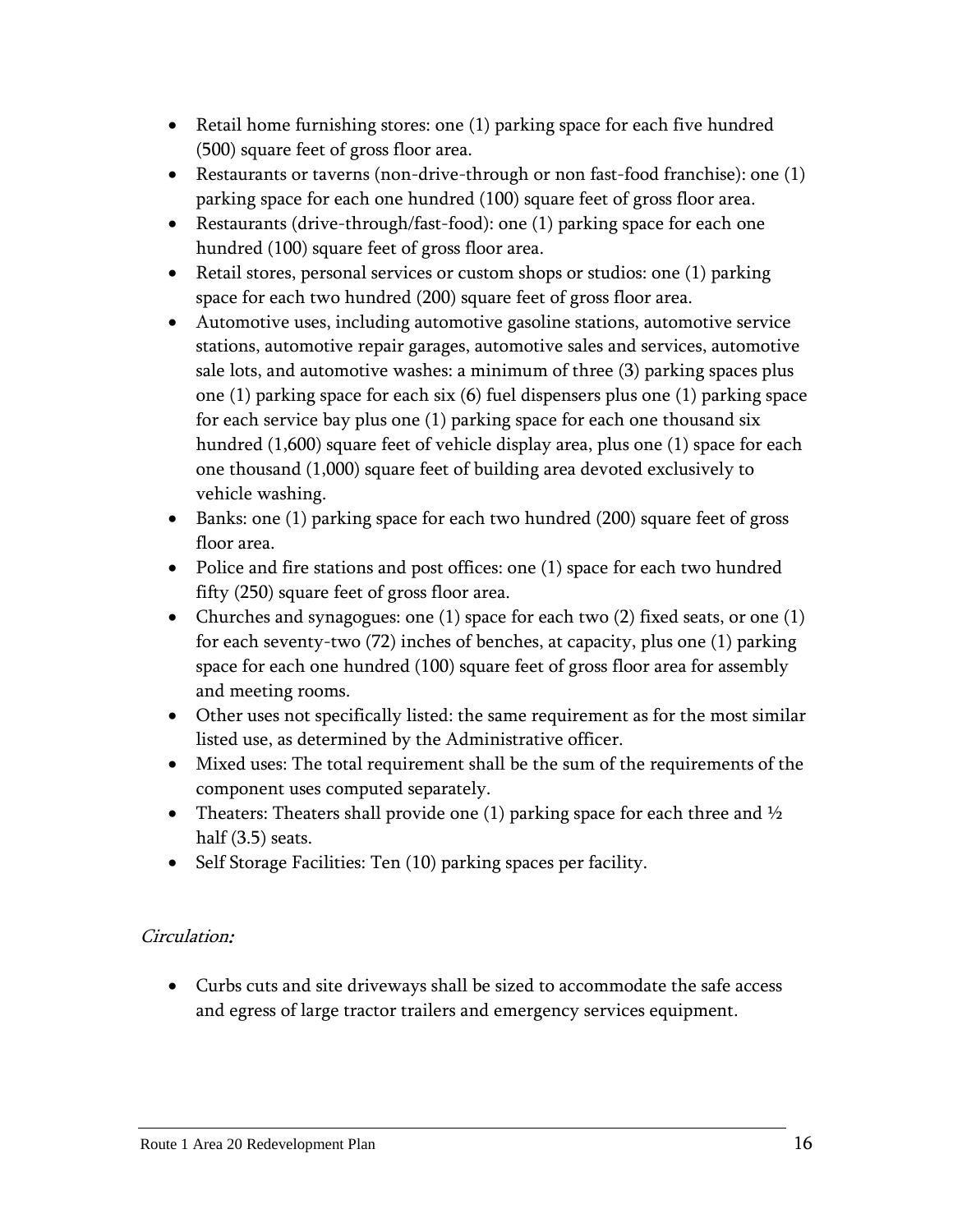## Loading:

Loading and unloading shall be provided according to the following schedule:

| <b>GROSS FLOOR AREA</b> | <b>SPACES REQUIRED</b> |
|-------------------------|------------------------|
| Less than 4,000         | 0                      |
| 4,000 to 25,000         |                        |
| 25,001 to 50,000        | ר                      |
| 50,001 to 75,000        | З                      |
| 75,001 to 100,000       |                        |
| Each Additional 50,000  | Additional 1           |

- Loading spaces shall be at least 12-feet in width and 50-feet in length.
- Loading may be located within the front yards
- Loading need not be screened from public view

## Landscaping:

- Landscaped areas. All areas in a development not used for construction of buildings, roads, access ways, parking or sidewalks shall be fully landscaped in accordance with these regulations.
- Site considerations. Natural site features, such as existing trees, streams, rock outcropping, etc., shall be preserved wherever possible. Whenever such natural features are absent or insufficient or have been destroyed during the development of the site, additional new planting of a sufficient size as determined by the municipal agency shall be established to provide environmental protection to beautify the buildings and grounds and to provide privacy, shade and the screening out of objectionable features created on the site.
- Labeling. All landscape plans shall have a schedule of the Latin and common name, the quantity, the size, spacing and method of planting of each plant material.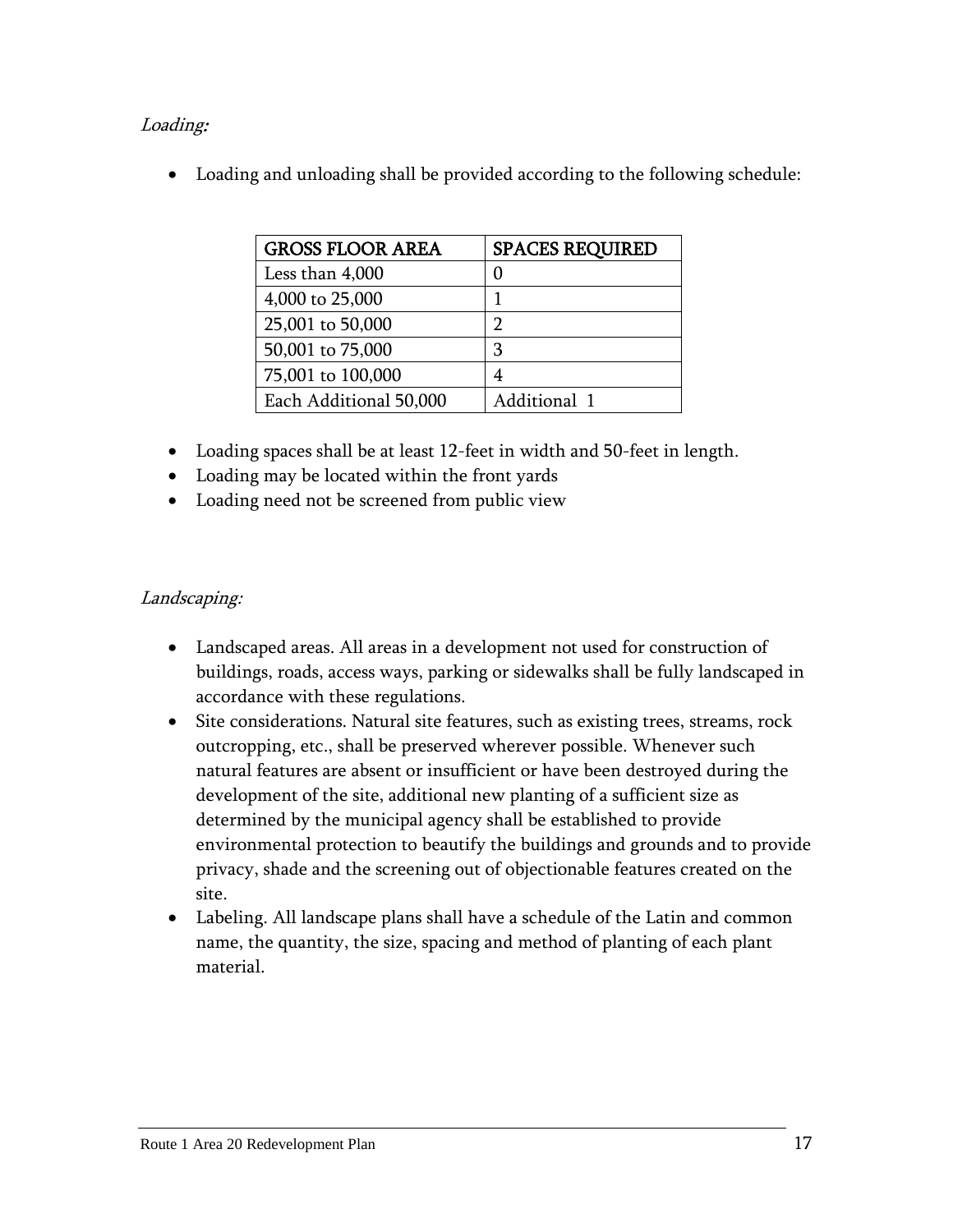Additional regulations for commercial uses:

- A minimum landscaped area of fifteen (15) feet in width shall be provided along all side and rear yard lines and ten (10') feet along all front yard property lines.
- All buffers and landscaped areas shall be protected from adjacent areas by curbs or concrete, metal or wood bumpers at least six (6) inches in height and securely anchored into the ground.
- Service areas, parking areas, transformer compounds and other strictly utilitarian improvements shall be screened as fully as practicable. In general, it is intended that possible objectionable or unsightly features within a given development shall be screened from passing traffic or abutting residential properties.
- In the case of repetition of building designs, as in apartment house development, care shall be exercised to avoid monotony in the planting design by introducing sufficient variety in the planting layout to lend interest and aesthetic appeal. By the same token, excessive variety shall be avoided, and all shall be represented as a balanced design with proper accent in the right places.
- All street trees and on-site deciduous shade trees shall not be less than three (3) inches in diameter, measured at four (4) feet above the root crown.
- A satisfactory amount of evergreen plant material (being 7'-8' in height) shall be included in the planting, this to be judged on an individual basis by the municipality.
- Retaining walls shall not be permitted within buffer areas unless approved as part of the site plan approval.
- In the redevelopment zone where non-single-family zone lines abut a singlefamily residential use, a buffer shall be established in the above non-singlefamily zone as follows: not less than twenty-five (25') feet.
- A buffer area shall be provided along the perimeter of the site. This buffer area shall be appropriately landscaped so as to generally enhance the appearance of the site. Where the buffer area is adjacent to a residential zone, such buffer area shall not contain roads, driveways, parking areas or signs, and such buffer area shall be appropriately landscaped, except that this limitation of use shall not apply to such buffer zone where a public highway exists between the residential zone and the Redevelopment Zone.
- Within the twenty-five (25') foot buffer of the Redevelopment Zone to a residential zone/uses, a berried living wall shall be placed in the vicinity of the property line; at the property line an eight (8) foot high board-on-board and/or lattice topped fence shall be installed. On the adjacent residential properties, each owner shall have the right of refusal of placement by the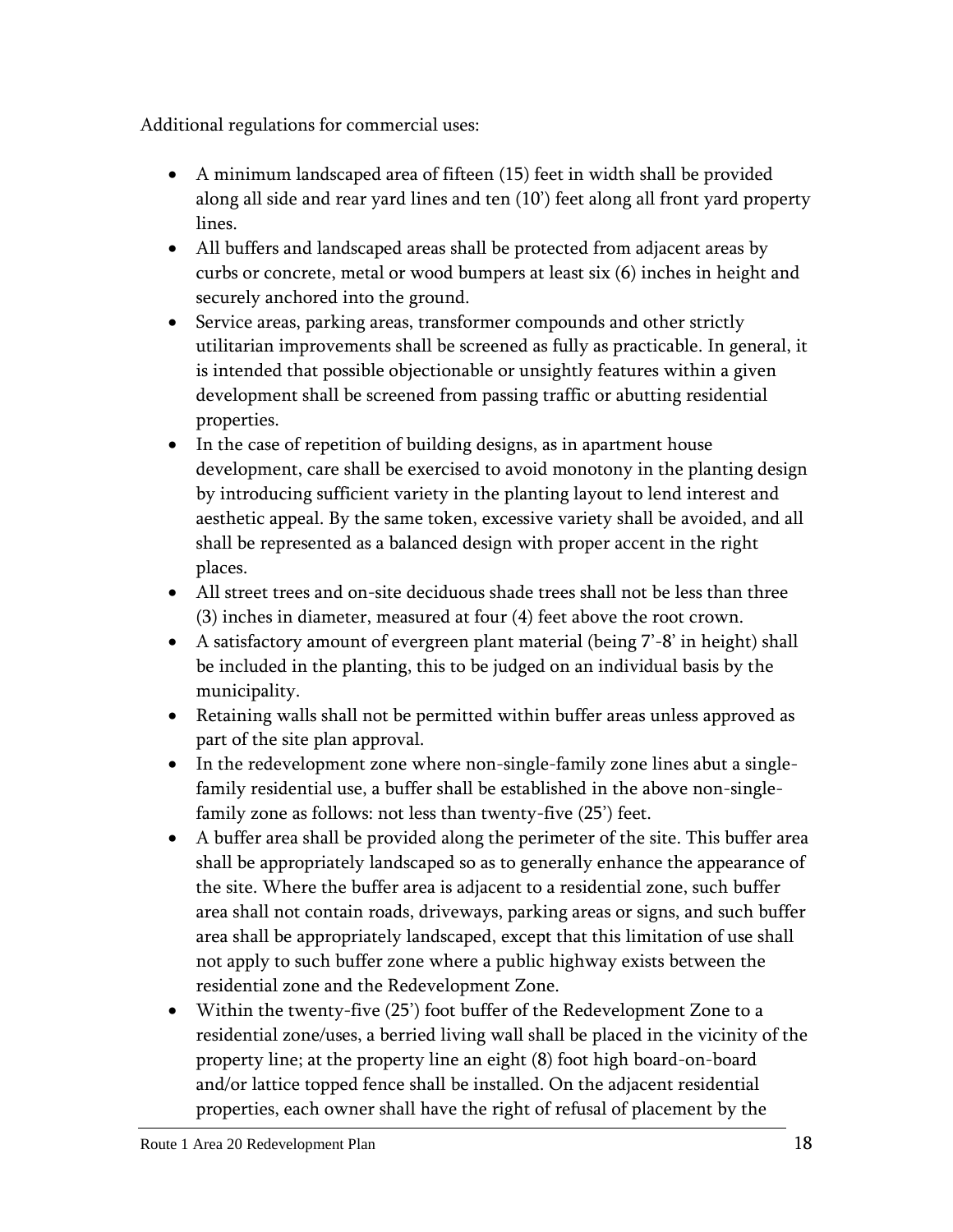developer of a berried row of landscaping (i.e. evergreen species) being a minimum of eight (8') feet in height, and planted 8' on center. The developer shall obtain written refusals from residential property owners in order to be exempt from the required placement on those properties.

Landscape coverage:

- Minimum landscape coverage limits for Redevelopment Zone sites shall be: twenty-five percent (25%).
- Landscaped area required. For all uses, a minimum of fifteen percent (15%) of the site shall be devoted to landscaped areas in addition to all required buffers. In calculating the landscaped areas, the areas of plazas, open pedestrian shopping malls, sitting areas, pools and fountains shall be included. For purposes of this subsection, the areas of a paved parking lot shall not be included for purposes of determining the percentage of the site that shall be devoted to landscaped areas. There shall be no landscaping required within the paved parking areas of a parking lot containing one hundred fifty (150) spaces for less. In parking lots containing more than one hundred fifty (150) spaces, landscaping may be allowed within the paved parking areas of the parking lot. The municipal agency shall have the authority to determine the distribution of the landscaping, except that there shall be no landscaping required within the paved parking areas of a parking lot one hundred fifty (150) spaces or less. All front yards shall have a minimum of fifteen percent (15%) landscaped areas.
- Landscaped areas on or offsite. If design prohibits provision of necessary area at a site, a landscaped pavilion or plaza can be provided in the vicinity of a site. Such proposed transfer requires approval of the Municipal Agency. Every attempt should be made to establish landscaped pavilions and/or pocket parks within the Redevelopment Zone where appropriate both on and off sites of development.

## Buffering and Screening:

- Any commercial development that abuts any existing residential development or abuts any parcel planned or zoned for housing development shall be screened from view from the housing site using a combination of fencing, plantings and/or berming.
- Any dumpster shall be screened from public view with fencing and/or landscaping.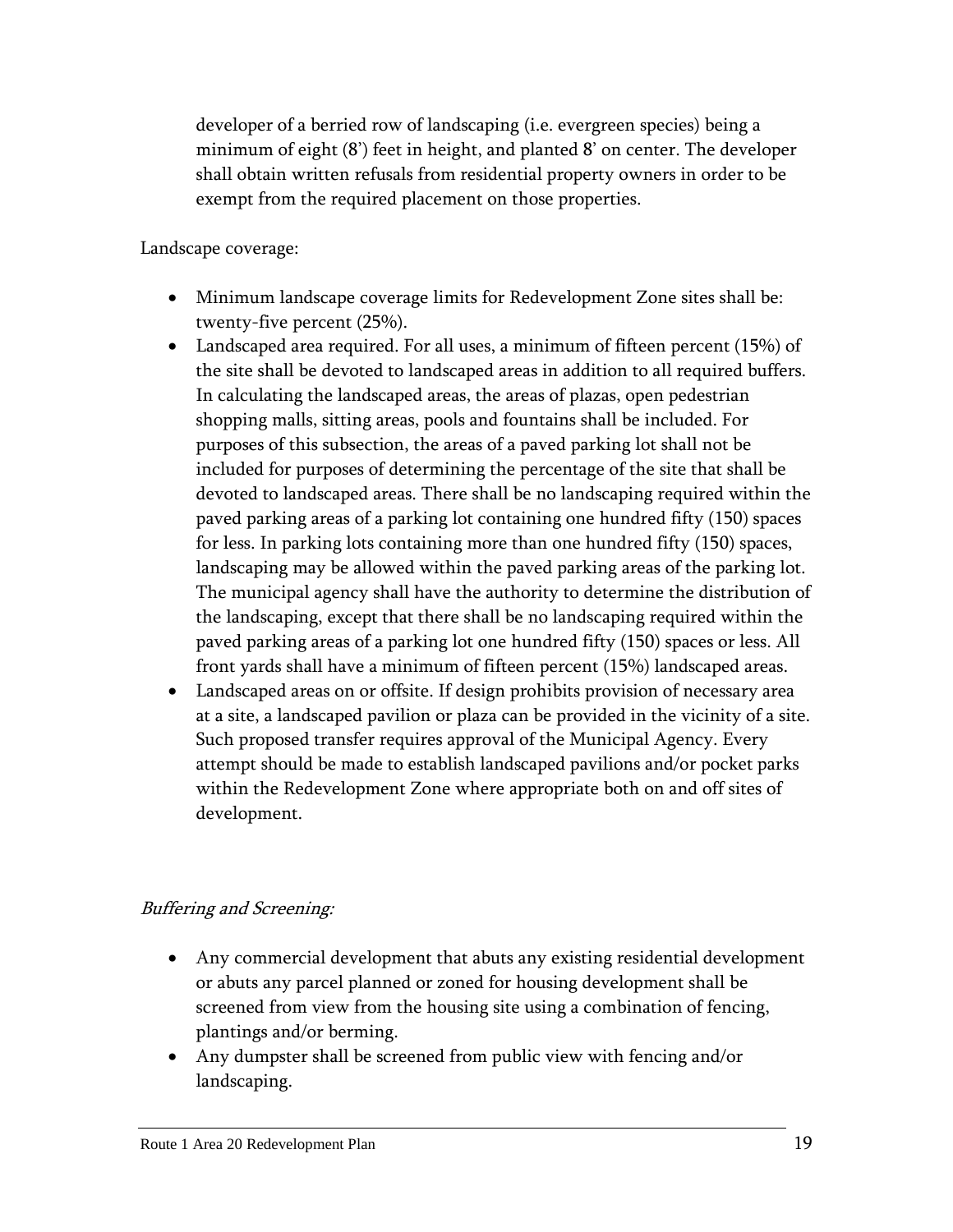## Lighting:

- Accent lighting on buildings is encouraged.
- Lighting shall be shielded to prevent glare on adjacent residential properties.
- Exterior light fixtures shall be compatible and relate to the architectural character of the buildings on a site. Site lighting shall be provided at the minimum level to accommodate safe pedestrian and vehicular movements without causing any off-site glare.
- Parking lot, truck parking and truck court lights shall not exceed 25 feet in height and shall contain decorative fixtures.

## Utilities:

 Wherever practical, consideration should be given to relocating above ground utilities to underground.

## Signage:

The following signage requirements shall apply within the Redevelopment Area:

Permit Required. It shall be unlawful for any person to erect, repair, replace or alter any sign or other advertising structure as defined in this chapter, except those signs exempted under this section of this chapter, without first obtaining a building permit.

## General Regulations:

- All signs shall be limited to the lot or parcel to be sold or the premises where the business or service is conducted.
- The maximum permitted area of each sign shall be the size of one (1) side only. The area of the sign shall include each and every part of the sign, including molding and frames. Where the sign is supported by a post or pylon whose surface is being used for advertising purposes, the area of the post, pylon or other supporting members shall be considered as part of the total allowable sign area. Wherever the name or advertising message on a sign is divided between the number of panels or parts, all of the panels or parts shall be considered as one (1) sign. Where a sign consists of individual letters or numbers, the area of the sign shall be considered as the total area of the smallest rectangle or rectangle which can enclose all of the letters or numbers.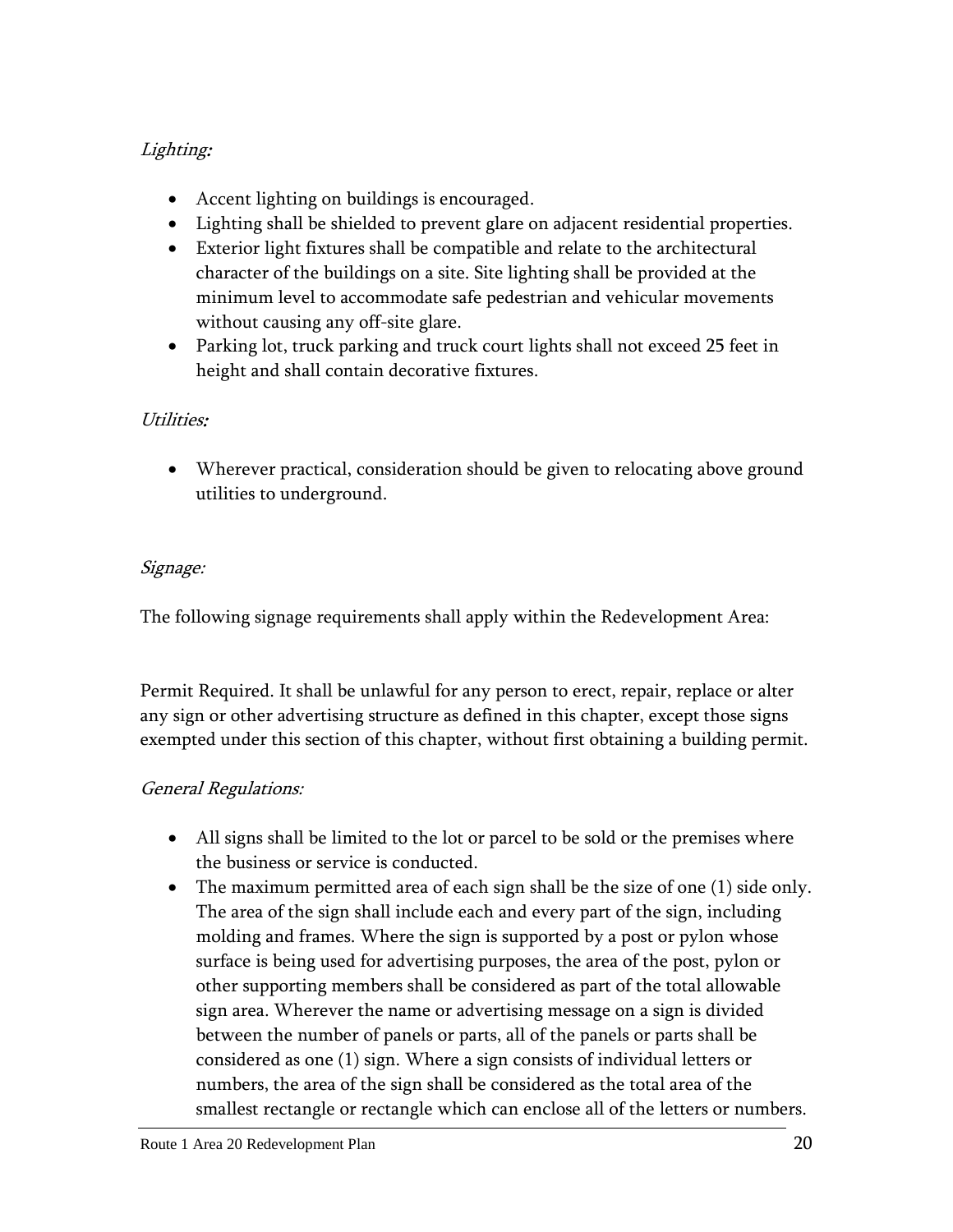- Signs erected flat against the side of a building shall not extend above the height or beyond the sides of the vertical wall or cornice to which they are attached. Such façade signs shall not extend from the face of the wall in which is attached more than eight (8) inches.
- Where the side or rear of a business structure adjoins a public parking area or a private parking area intended for the use of the structure in question, signs may be placed on said side or rear wall to identify the business use in the structure, subject to the maximum sign requirements of this chapter.
- No sign or any part thereof shall be located closer than fifteen (15) feet to any lot line.
- Any sign erected in conjunction with a specific use will be removed upon the discontinuation or removal of that use.

## The following types of signs shall not be permitted:

- A flashing, fluttering, animated, electronic or rotating sign.
- Signs with any lighting or control mechanism which may cause radio or television interference.
- Any sign so erected, constructed or maintained as to obstruct or be attached to any fire escape, window, door or open used as a mean of egress or ingress or for fire-fighting purposes or placed so as to interfere with any opening required for legal ventilation.
- Any sign which is of such a form, character or shape as to confuse or dangerously distract the attention of the operator of a motor vehicle.
- Any advertisement which uses a series of two or more signs or units placed in a line parallel to the highway, or in similar fashion, all carrying a single advertising message, part of which is contained on each sign.
- Signs which in any way simulate official, directional or warning signs erected or maintained by the State of New Jersey, a county or municipality thereof, or by any railroad or public utility or similar agency concerned with the protection of the public health or safety.
- Billboard and/or outdoor display structures.
- Roof signs.
- Signs on railroad or vehicular overpasses.
- Sign with more than two display surfaces, sides, or faces, such as hinged, triangular or box signs.
- Any multiple use of lights, flags or pennants; strings of lights, flags or pennants; or similar displays to attract attention.
- Signs located in the public right-of-way.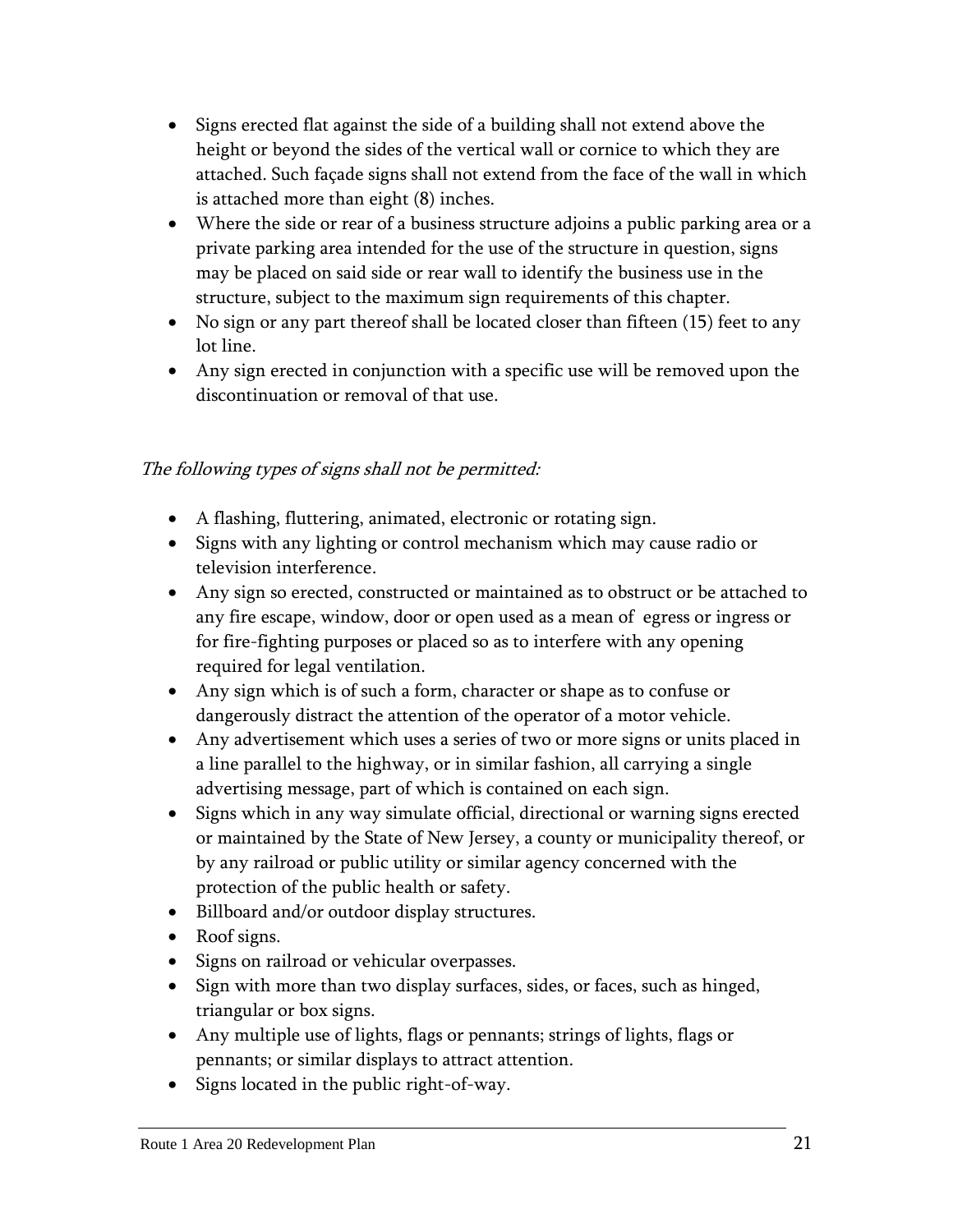• Signs utilizing neon in such colors or located in such fashion as to diminish or detract in any way from the effectiveness of any traffic signal or similar safety or warning device.

## Signage Standards:

- Illumination. Illumination devices, such as but not limited to floor or spot lights shall be so placed and so shielded so as to prevent the rays of illumination thereof from being cast into residential properties or into a public right-of-way.
- Temporary signs in the public right-of-way. No temporary sign shall be placed erected, constructed or otherwise located within the public right-of-way.
- Setback from residential district. When signs in a non-residential district are located along the district boundary line of any residential district, they shall be set back not less than one hundred (100) feet from such residential district boundary line and/or residential uses.
- Sign maintenance. Any sign that is or shall become dangerous or unsafe in any manner whatsoever shall be repaired, made safe and attractive in conformity with this chapter or shall be removed by the owner, lessor, agent or occupant of the building, property or land upon which is placed or to which it is attached. A written notice shall be served upon the owner, lessor, agent or occupant of a building, property or land upon which a dangerous or unsafe sign is located. Said notice shall require necessary action to be taken within ten (10) days from the date of service of the notice upon such person, or within such lesser time as shall be deemed reasonable in cases where the danger to the public health, safety and general welfare is so imminent as to require more immediate abatement. All signs shall be painted and maintained in good repair at all times. Failure to keep signs painted, illuminated or in good repair for a period of twelve (12) consecutive calendar months shall constitute abandonment, and such sign may not then be repaired or reused and must be removed.
- Location of signs. No sign shall be erected or located to obstruct the vision of drivers entering a public street; nor shall any sign be erected which obstructs existing signs on adjacent properties to a degree that the message contained on the obstructed sign is no longer visible for a reasonable distance there from.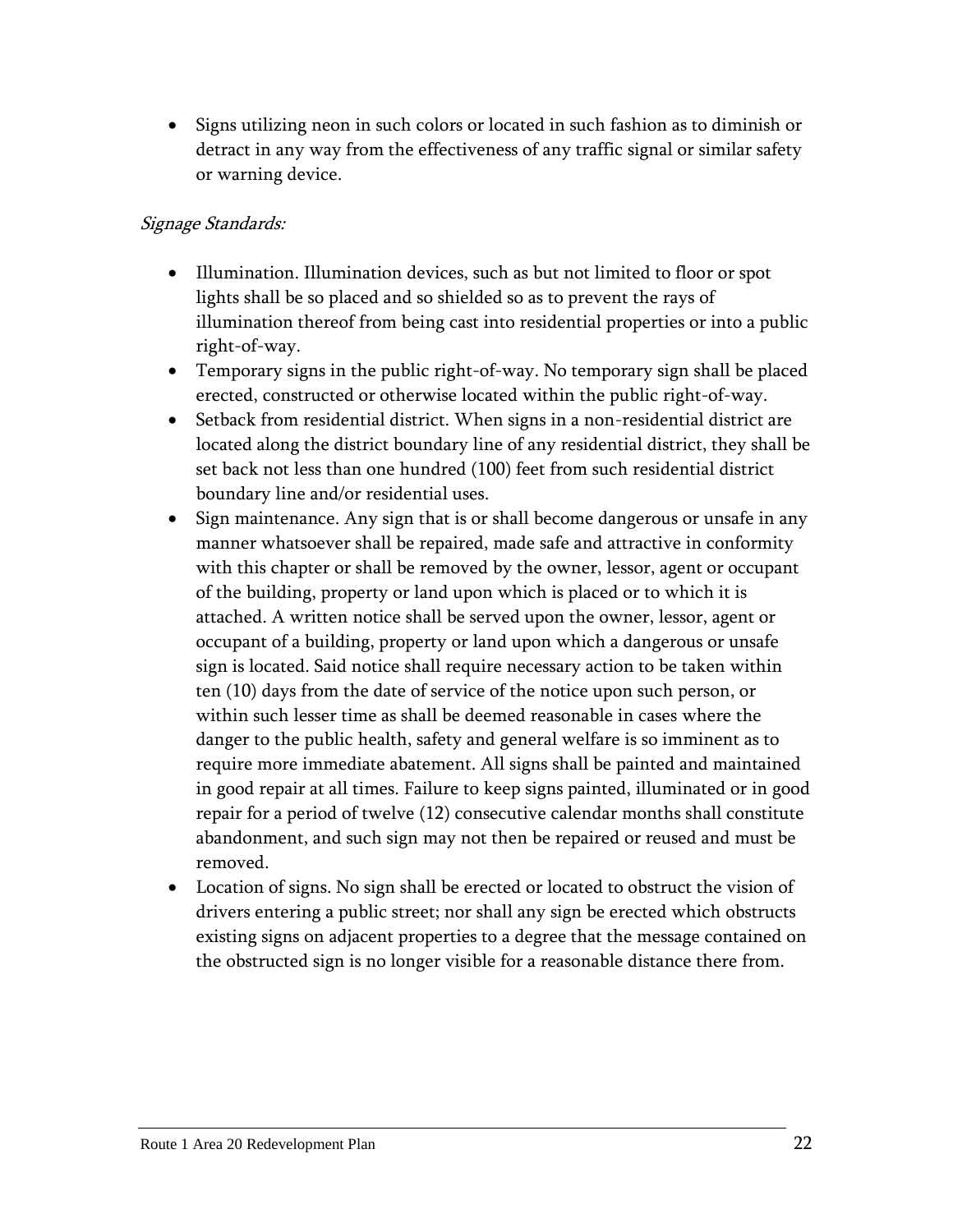## Signs for Commercial Uses:

 Façade signs. Exterior signs identifying or advertising the names or use of the tenants or occupants of the premises may be affixed to the building and shall occupy no more than ten (10%) percent of the front façade area of the building. Signs may be placed on all exposed sides of the building, provided that they do not total more than the ten (10%) percent maximum limitation of the front facade.

## Canopy signs and awnings:

- A building whose walkways along the front facade are covered by a permanently installed rigid canopy or other structural device shall be permitted to hang vertically from the complete underside of said canopy, one sign for each store in the first floor of the building. Said sign shall not exceed six square feet in area and shall not be less than ten (10) feet above the walks. Such signs may be illuminated, but shall not overhang any public right-ofway. The canopy shall not project more than two feet from the structure. The colors that may be utilized in the canopy and signage shall be compatible with the color scheme of the entire building.
- Awnings. Awnings shall not extend more than six inches beyond either side of the window or doorway which they serve. Awnings may not be more than three feet in maximum height. Letters contained on awnings may not exceed twelve (12) inches in height and may not exceed seventy-five (75%) percent of the width of the awning. The colors that may be utilized in the awning and signage shall be compatible with the color scheme of the entire building.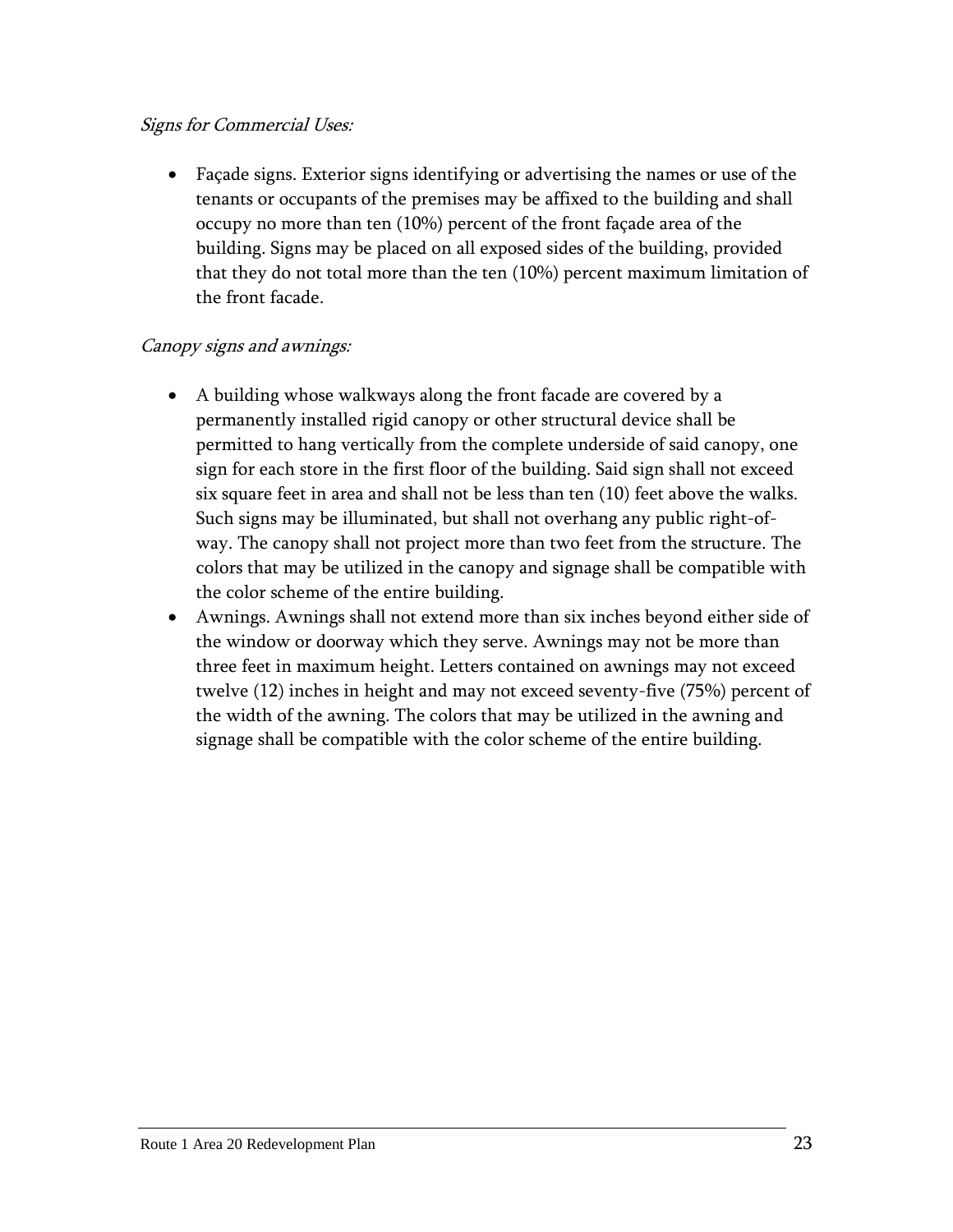## Freestanding signs:

 One freestanding identification sign per lot shall be permitted for every six hundred (600) linear feet of frontage provided that the aggregate area of all sides of such sign, in square feet, shall be in accordance with the following schedule and the maximum number of total signs shall be three (3) for any one site:

| Gross Floor Area<br>(square feet) | Sign Area Aggregate<br>(square feet) |
|-----------------------------------|--------------------------------------|
| 50,001 to 100,000                 | 100 per side                         |
| 100,001 to 150,000                | 150 per side                         |
| 130,001 to 200,000                | 200 per side                         |
| 200,001 to 300,000                | 250 per side                         |

- Any commercial building having over 100,000 square feet of gross floor area and desiring a larger sign than two hundred-fifty (250) square feet per side shall apply to the municipal agency for approval. Such signs shall not exceed a height of thirty-five (35) feet, measured from the ground level to the topmost portion of the structure. Supporting frames for all such signs shall be of permanent materials, such as steel or concrete.
- Freestanding signs shall provide a monument base or in the alternative a planting base which screens the poles from the ground to either the bottom of the sign area or a minimum of 10' of the pole height.

## Conditional Uses:

- Approval required. A conditional use is permitted use only as specified by this chapter and may be granted in accordance with the standards and specifications of this section. No permit shall be used issued for a conditional use unless an application is submitted to and approved by the municipal agency. It shall be submitted and distributed in the same manner as prescribed for all applications in the Land Use Procedural Ordinance.
- Standards for approval. The following standards and conditions are required to be met in order to receive municipal agency approval for specific conditional uses as indicated: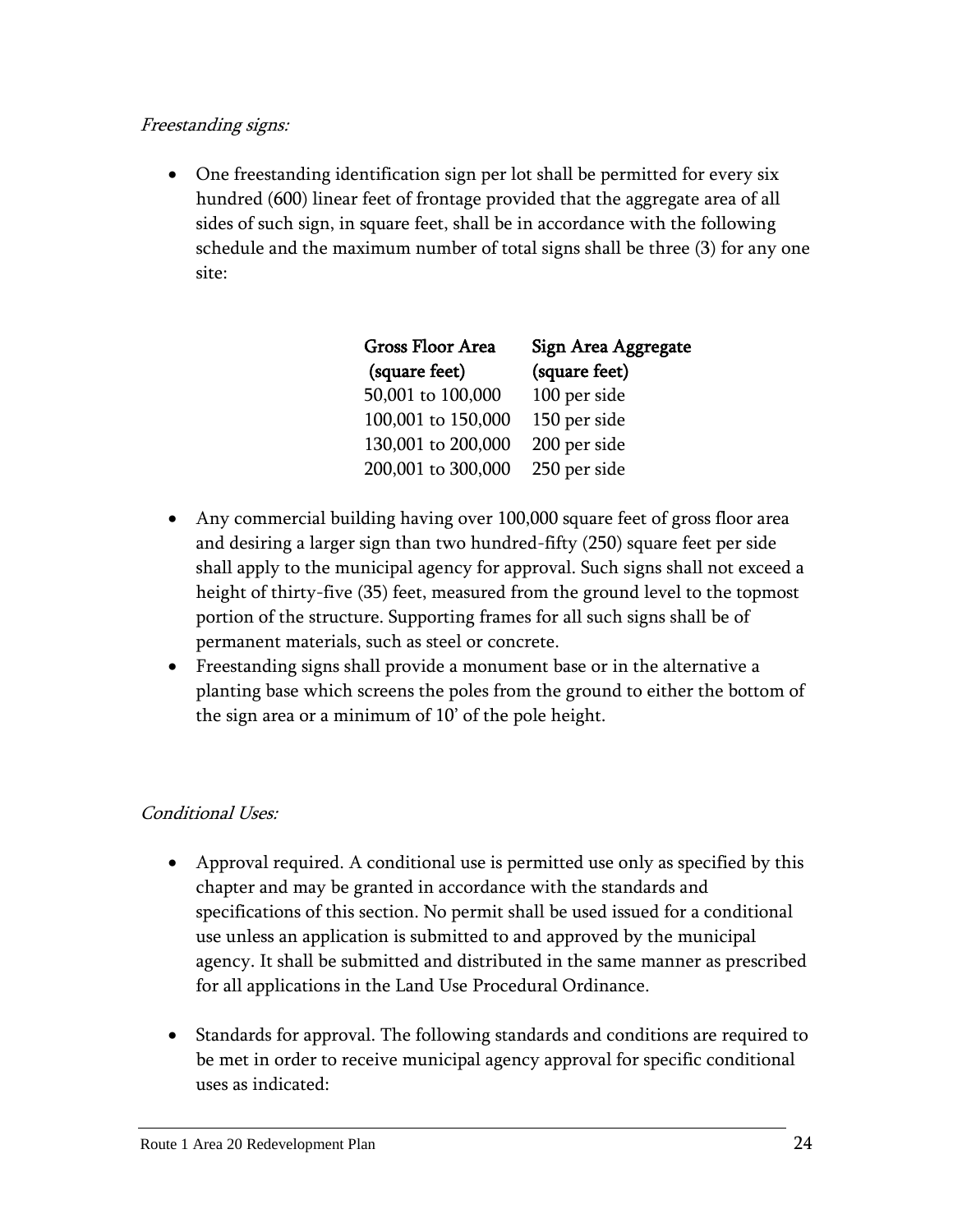- Government buildings and services. Government buildings, such as municipal buildings, libraries, and schools, shall provide the municipal agency with the following: A set of plans, specifications and plot plan and a statement setting forth the need and purpose of the installation. Proof is furnished to the municipal agency that the proposed installation in a specific location is necessary and convenient for the efficiency of the public utility system or the satisfactory and convenient provision of service by the utility to the neighborhood or area in which the particular use is to be located, further provided that the design of any building in connection with such facility conforms to the general character of the zone and will in no way adversely affect the safe and comfortable enjoyment of property rights of the Redevelopment Zone in which it is located; that adequate and attractive fences and other safety devices will be provided; and that sufficient landscaping, including shrubs, trees and lawn, are provided and will be periodically maintained. Landscaping and buffer requirements as specified in this chapter shall apply.
- Churches, synagogues, parish houses and similar religious uses, including parochial and private schools. All regulations for the Redevelopment district in which the use is to be located shall be complied with. Parking shall be provided in accordance with the requirements of this article.Where parking areas are adjacent to a residential zone, a twenty-five- foot-wide buffer strip, including fences and shrubs, no less than eight (8) foot high shall be provided.Landscaping and buffering shall be provided in accordance with this section.
- Eating establishments (drive-in or fast-food).The minimum off-street parking shall be one (1) space for each fifty (50) square feet of gross floor area and one (1) loading space for each establishment. All other requirements of the zone, including fencing and landscaping, shall apply. There shall be no access to the rest rooms from the exterior of the building. There shall be adequate trash receptacles outside the building for the use of patrons. There shall be frequent collection of debris and trash from outside the building so that trash does not blow off the property or make the subject property unsightly. The property shall be surrounded on three (3) sides by an eight-foot-high solid architectural fence, set back from the front property line no more than twenty-five (25) feet. There shall be a trash area completely surrounded by a six-foot-high solid architectural fence with front solid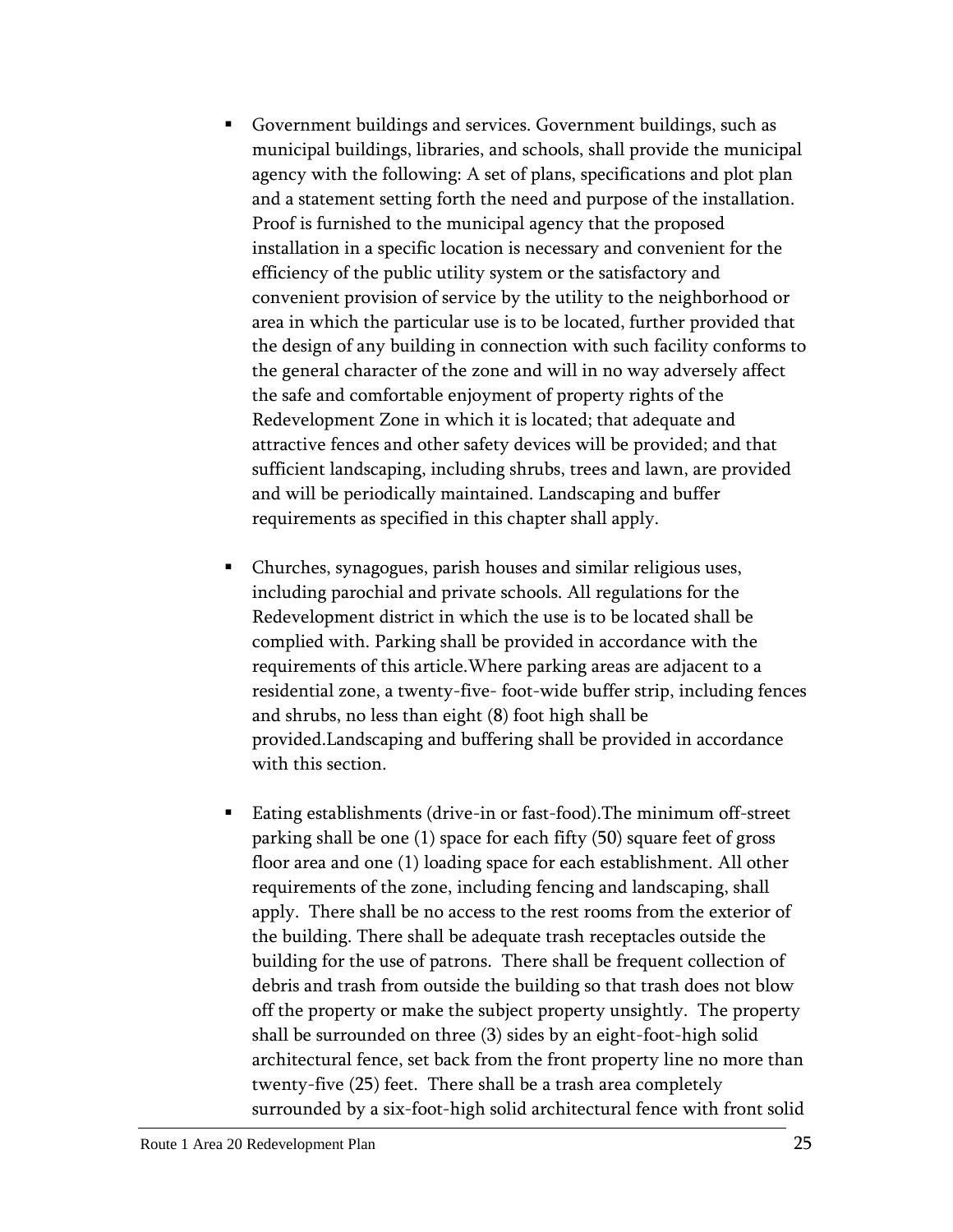gates. All outside trash shall be stored in this area and shall not be in public view over the fence height. All similar accessory appurtenances, such as propane tanks, shall be similarly enclosed.

- Plant nurseries, nursery stock supplies and sales and garden landscape supplies. With the exception of the landscape plants, shrubs and trees, all materials shall be contained within a building, except that open storage and sales areas may be maintained in a side or rear yard, provided that such open storage and sales area are contiguous to the building and are encircled by a fence of a design which is homogeneous to the adjacent building and provided approval by the Municipal Agency is granted. An eight-foot-high solid fence shall be so designed as to screen all materials and supplies, except plant materials, from public view. Trailer and mobile home sales, recreation equipment sales, swimming pool sales and boat and marine equipment sales. All materials shall be contained within a building, except that open storage and sales areas may be maintained in a side or rear yard, provided that such open storage and sales areas are contiguous to the building and provided approval by the Municipal Agency is granted.
- Automotive uses. Automotive gasoline stations, automotive service stations, automotive repair garages, automotive sales and services, automotive sales lots and automotive washes shall be permitted in the zone, provided that such uses satisfy the criteria set forth in this section. All automotive uses specified herein may be established as joint uses with other automotive uses, provided that such joint uses collectively satisfy the criteria set forth following in this section:

The following activities, where appropriate, are to occur entirely onsite within specifically designated areas:

- o Parking for customers and employees while on premises.
- o Storage of vehicles left by customers to await service.
- o Storage of other vehicles.
- o Vehicle sales display areas.
- o Loading or unloading of vehicles transported to or from the site.
- o Buildings within which repair, service or other work shall take place.
- o Other areas within which repair, service or other work shall take place.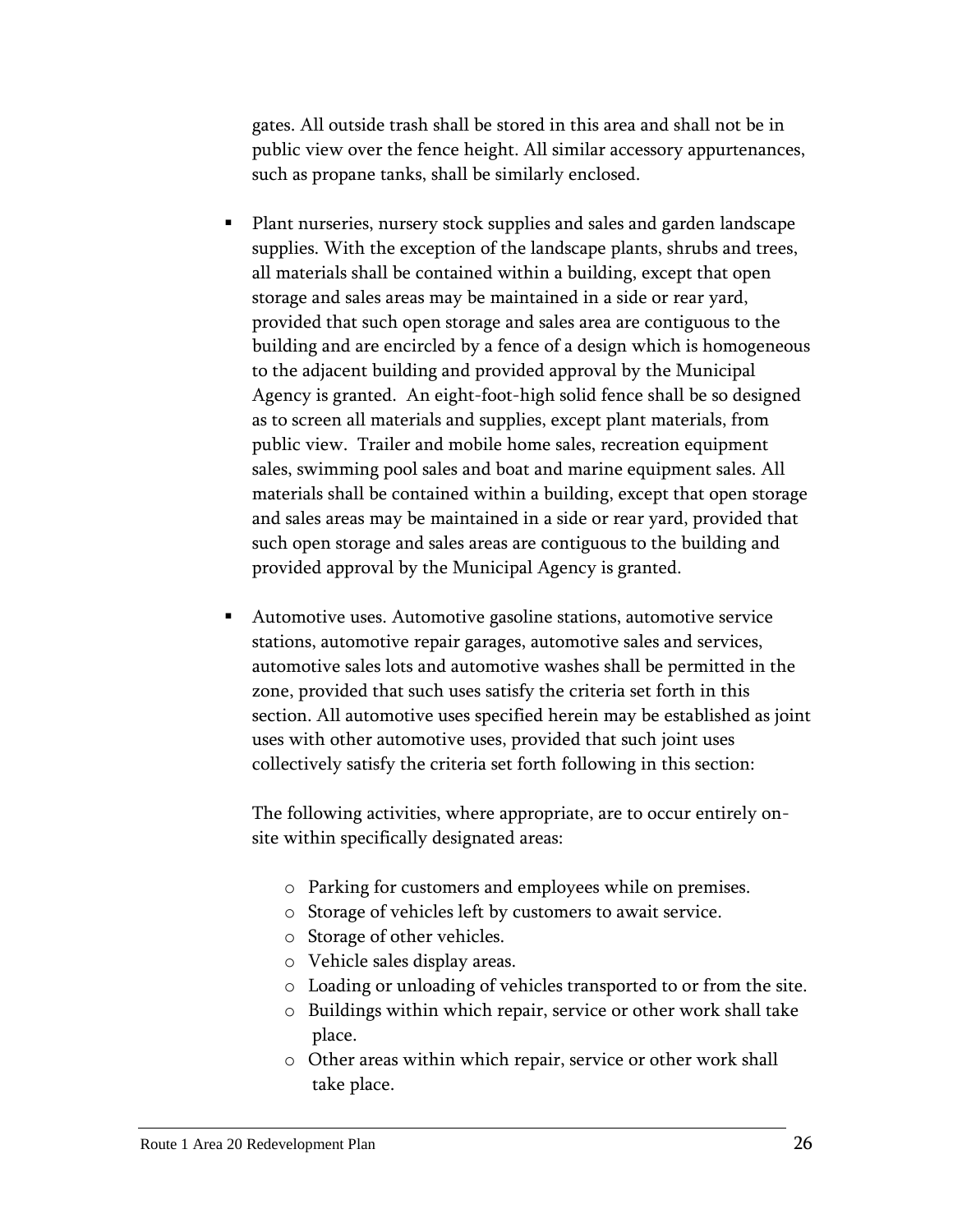- o All permitted uses established in conjunction with automotive uses shall be clearly accessory in nature.
- o No more than one accessory use may be established in conjunction with the enumerated automotive uses.
- o No more than three automotive related uses may operate on a site.
- o Structures housing accessory uses shall be no longer than 2,500 square feet.
- o All other requirements for the zone.

Designated areas for specified activities may be shared by mixed uses, but designated areas shall be used solely for the activities approved:

- o Parking areas shall be used only for parking of vehicles by customers and employees.
- o Storage of sale or rental cars, trucks, trailers, boats or other vehicles shall be limited to areas specifically designated and approved for that purpose.
- o Repair and service work shall be confined to designated areas.
- o To storage of cars, trucks, trailers, boats or any other vehicles not being services or repaired on the premises of an automotive gasoline station, automotive service station or automotive repair garage shall be prohibited.
- o Storage of any vehicle requiring body work or which is inoperable because of major repairs required shall be permitted only in designated areas at an automotive repair garage or automotive sales and service.

Designated areas for vehicular storage or display need not conform to standards for parking but shall be segregated from parking areas.

> o Storage areas shall be screened from view to a height of eight (8) feet. Display areas shall be separated with a height of not less than five (5) feet.

Sites shall be limited to locations as follows:

o Automotive car washes and automotive gasoline stations shall be located where pedestrians traffic at peak hour is projected to be less than fifty (50) persons.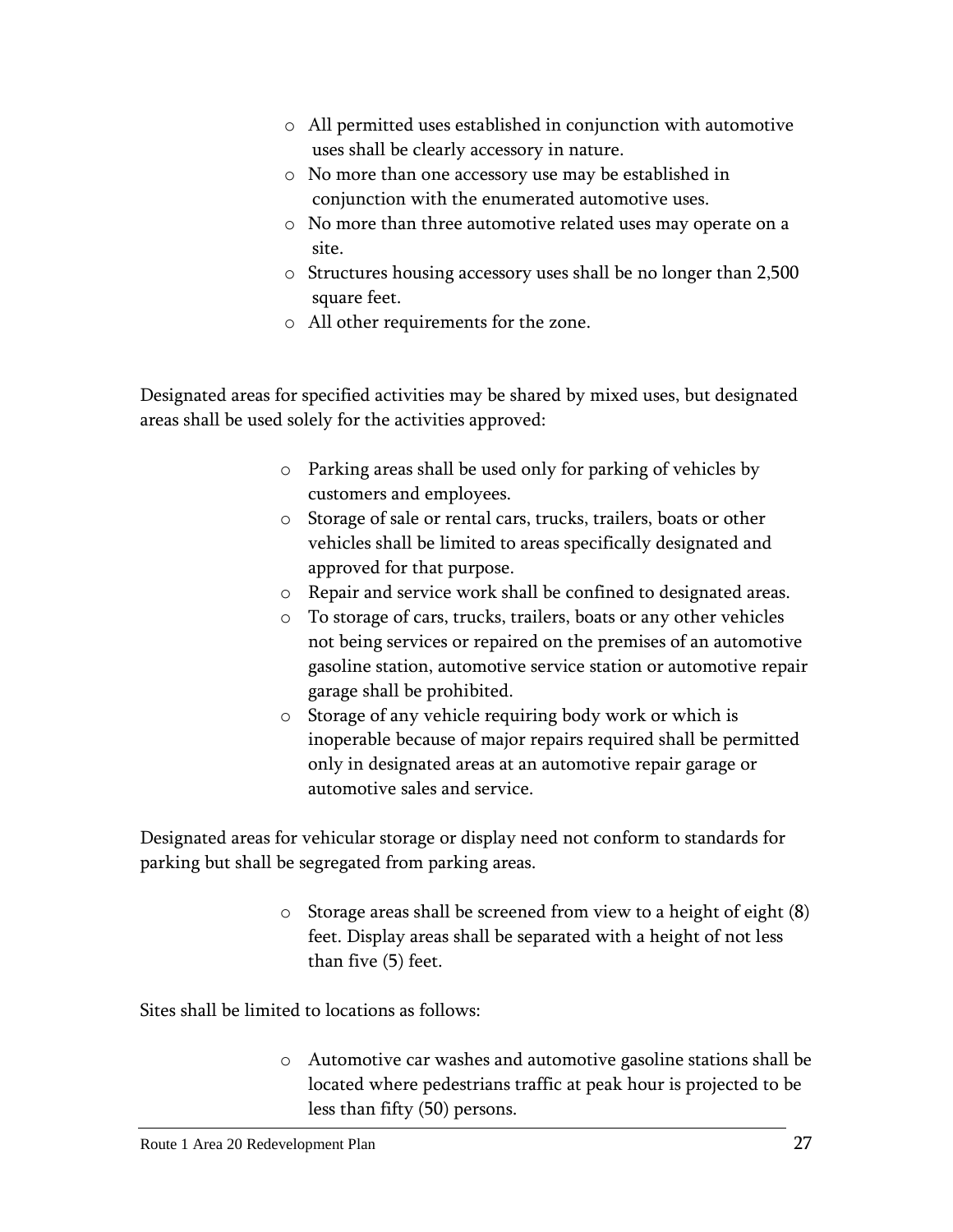- o Automotive car washes shall be located where vehicle stacking will not impede the free flow of traffic on adjoining properties and public rights-of-way.
- o Storage or display of rental of vehicles is permitted only as an accessory to an automotive sales and service use.
- o Vehicle towing or transport services shall be permitted only as an accessory to an automotive service station, automotive repair garage or an automotive sales and service use.

Buildings shall be designed to preserve sufficient open area to establish conforming parking areas in the amount of one space for each three hundred (300) square feet of gross floor area. Said open area may be designated for other uses.

When located adjacent to any property in a zone permitting residential usage or a residential use, automotive uses shall:

- o Maintain between any outdoor activity other than parking and the residentially zoned property.
- o A twenty-five (25) foot buffer.
- o An eight-foot-high visually solid fence, wall or landscape screen.
- o Adequate noise control measures to attenuate vibrations and audible sound to conform to all laws and ordinances in effect for residential areas.
- o Limited vehicles to not more than two (2) axles and not more than ten (10) ton gross vehicle weight.
- o Prohibit a facade sign on that facade of the building that faces a zone permitting residential uses.
- o Prohibit the placement of a freestanding sign within one hundred (100) feet of a zone permitting residential uses.

In addition to the conditional use criteria enumerated above, said uses shall also be subjected to the following zoning requirements which shall not be conditional criteria for the use:

> o Setbacks. The front setbacks shall be not less than forty (40) feet. The side setbacks shall not be less than fifteen (15) feet and a total side yard setback shall not be less than fifty (50) feet. The rear yard setback shall not be less than forty (40) feet. Where one of the yards adjoins a residential zone, the commercial use shall maintain not less than the setbacks required in that zone. A cantilevered cover or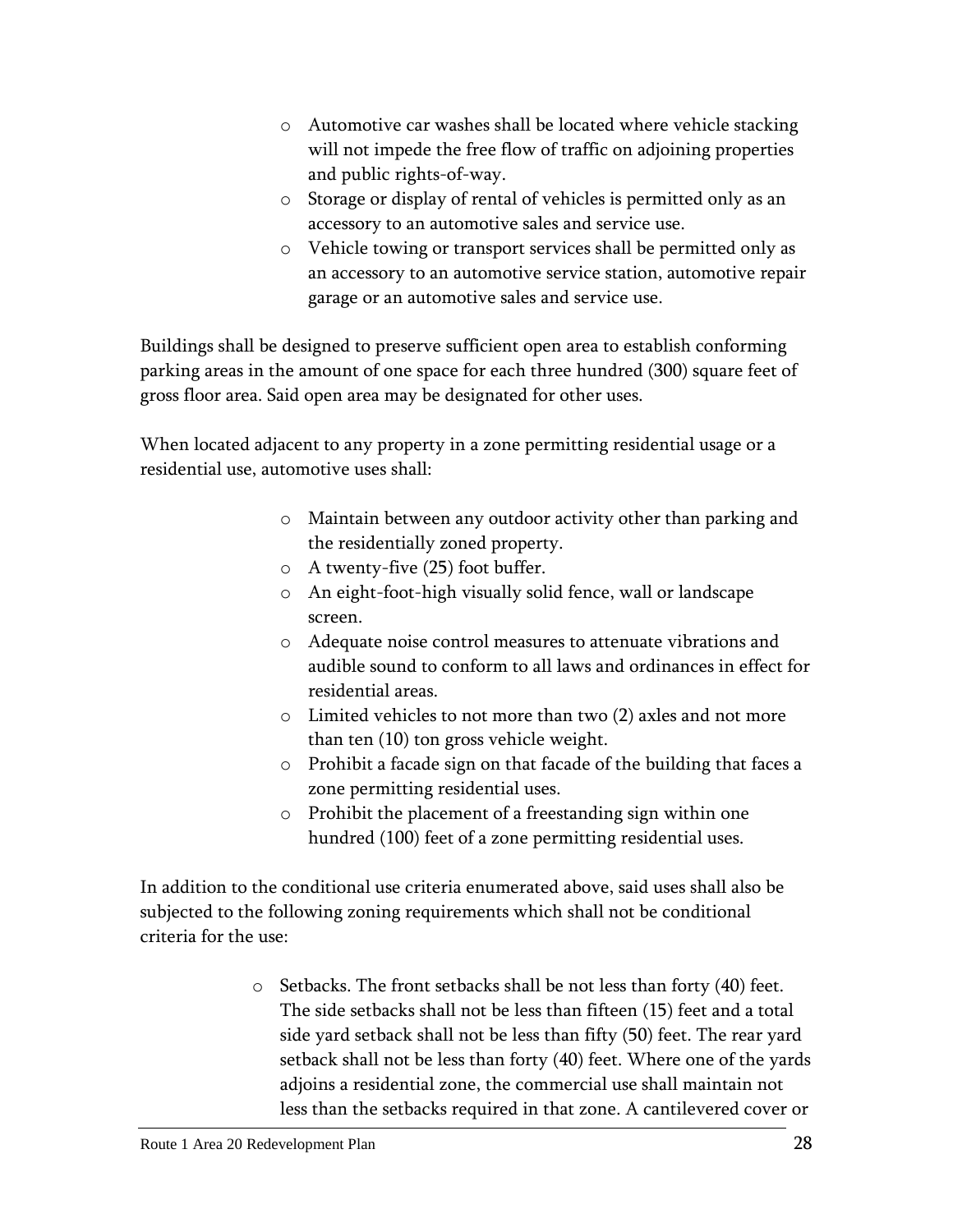canopy may be permitted to extend into the front yard, provided that it is at least twenty (20) feet from any front property line and maintains the required setback of the zone.

o Parking. Not more than five (5) vehicles may be stored in the area between the street and the setback line of the principal building.

Curb cuts and driveways:

- o On a corner lot, a driveway shall be at least twenty-five (25) feet from the street intersection, as measured along the property lines.
- o Driveways shall be no less than twenty-five (25) feet and no more than thirty (30) feet wide. The driveway shall be flared or slanted at the curbline to facilitate auto ingress and egress.
- o Curb cuts shall be no less than ten (10) feet from any adjacent property line.
- o Any two (2) driveways giving access to a single street shall be separated by a curbed island of at least fifty (50) feet.
- o A raised curb of at least six (6) inches in height shall be provided along the street property lines, except for driveway openings.
- o There shall not be more than two (2) curb cuts providing access to any one (1) street.

#### Signs:

- o Freestanding signs: One (1) freestanding sign shall be permitted, provided that the aggregate area of all sides of the sign shall not exceed seventy-five (75) square feet.
- o Facade signs. Facade signs shall be allowed on front or side facades so as to not exceed fifteen percent (15%) of the square footage of the facade on which it is located.
- o Other signs. Other signs that may be required by state or federal law shall be allowed, but no other advertising signs shall be permitted.

#### Lighting:

o No strings of multiple lights shall be permitted.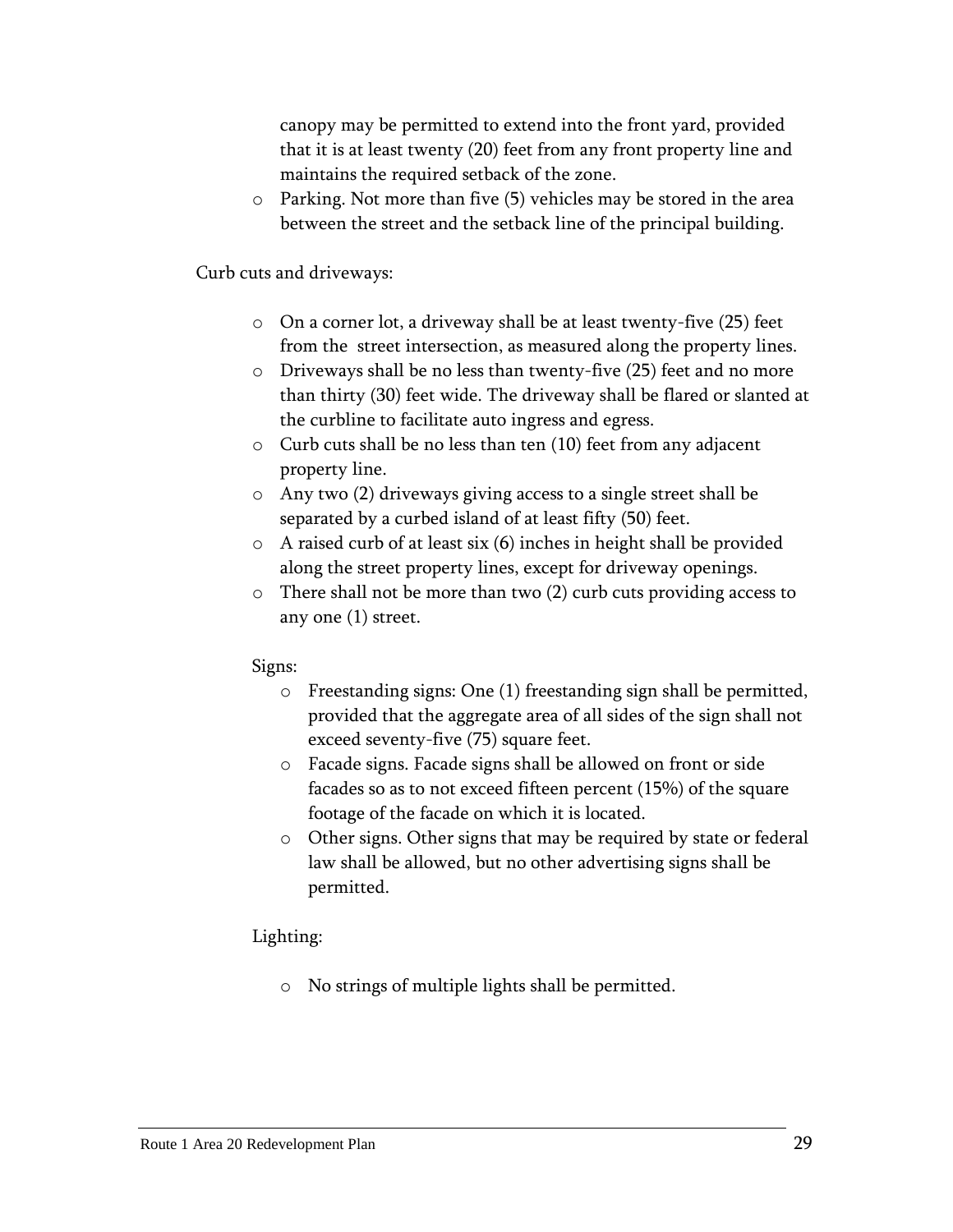#### Pavement:

o All parking, access and driveway areas shall be paved with a permanent surface, such as macadam, with proper drainage so as not to affect adjacent property owners.

#### Location of fuel dispensers:

- o All dispensers shall be on curbed safety islands which shall be a minimum of twenty-five (25) feet from any adjacent property line and twenty (20) feet from any public right-of-way.
- o Accessory buildings. All lifts, lubrication equipment, service pits and goods for sale shall be located within an enclosed building. With the exception of such items as wiper blades, oil and tires, outdoor displays of products for sale or rental shall not be permitted. Accessory buildings shall not be permitted, except for the temporary storage of trash or garbage.

Fuel tanks:

o Fuel storage tanks shall be placed underground and at least ten (10) feet from any structure. Tanks having a capacity of six thousand (6,000) gallons or more shall be located at least a minimum distance from any structure according to the following schedule:

| Gallons   | Minimum           |  |
|-----------|-------------------|--|
|           | Separation (Feet) |  |
| 6,000     | 20                |  |
| 12,000    | 25                |  |
| 20,000    | 30                |  |
| 50,000    | 40                |  |
| Unlimited | 50                |  |
|           |                   |  |

Landscaping buffers and screening shall be provided as follows:

- o A minimum landscaped area five (5) feet wide shall be provided along all property lines abutting public streets, except where curb cuts are permitted.
- o All buffers and landscaped areas shall protected from adjacent parking areas by curbs, or concrete, metal or wood bumpers at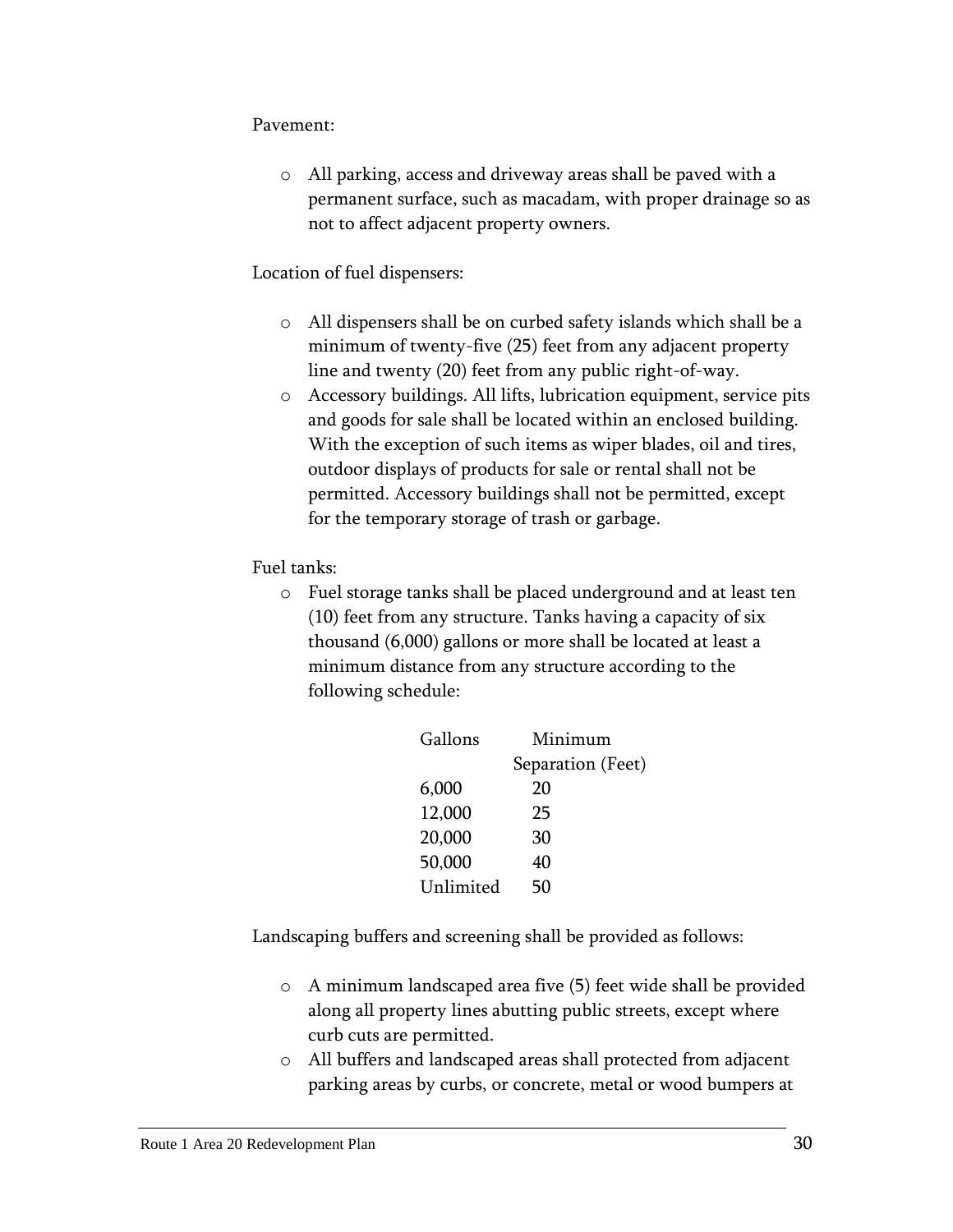least six (6) inches in height and securely anchored into the ground.

- o Service areas and parking areas shall be screened from abutting property. A minimum of a six-foot architecturally solid fence shall be erected on all property lines, except the front property line.
- Quasi-public uses. Quasi public uses, such as clubs, social organizations and other public gathering places not publicly owned. Not commercial in nature and not specifically listed in this section shall adhere to the following:
	- o Parking shall be provided in accordance with the requirements of this section.
	- o Where parking areas are adjacent to a residential zone or use, a twenty-five (25') foot wide buffer strip, including fences and shrubs, no less than eight (8) feet high shall be provided.
	- o Landscaping and screening shall be provided in accordance with the requirements of this Article.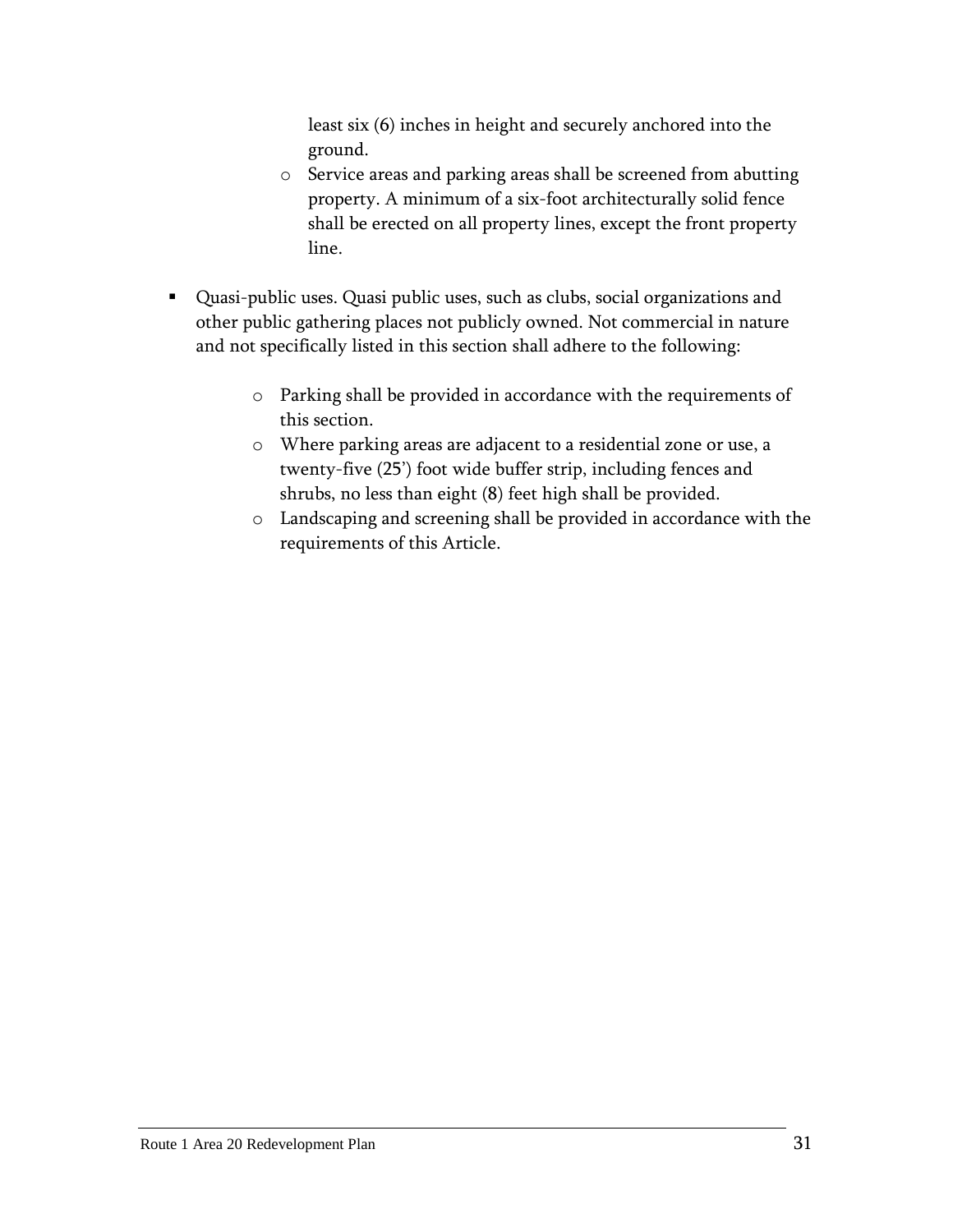## <span id="page-34-0"></span>III. PLAN RELATIONSHIP WITH OTHER PLANS

#### RELATIONSHIP TO THE TOWNSHIP MASTER PLAN

The Township of Woodbridge's last comprehensive Master Plan was prepared in February 2009 and Reexamination was prepared in 2016. The Master Plan recommended this area be devoted to redevelopment.

The Master Plan adopted the following goals that are relevant to this Plan:

- To encourage and control commercial development by limiting regional commercial and office development to major highway corridors.
- To continue attracting premier Retail, Industrial, and Office end users to the Township.
- To expand and protect the Township's ratable base through the attraction and retention of nationally known and respected companies.
- To expand retail and service activities in appropriate locations to meet the future shopping needs of Township residents.

#### MASTER PLANS OF ADJACENT MUNICIPALITIES

The Route 1 Area 20 Redevelopment Area is located along Route 1 and not near any adjacent municipalities. This Redevelopment Plan is not expected to have an adverse impact on any adjacent municipalities.

#### MIDDLESEX COUNTY PLANS

#### Middlesex County Growth Management Strategy

Between 1990 and 1995, Middlesex County prepared phased Growth Management Strategy to address infrastructure need, regional design and growth management strategies. The County was subdivided into four regions. Woodbridge Township is located in the northeast region, as were all neighboring municipalities.

Phase I of the plan found that large levels of public & private investment were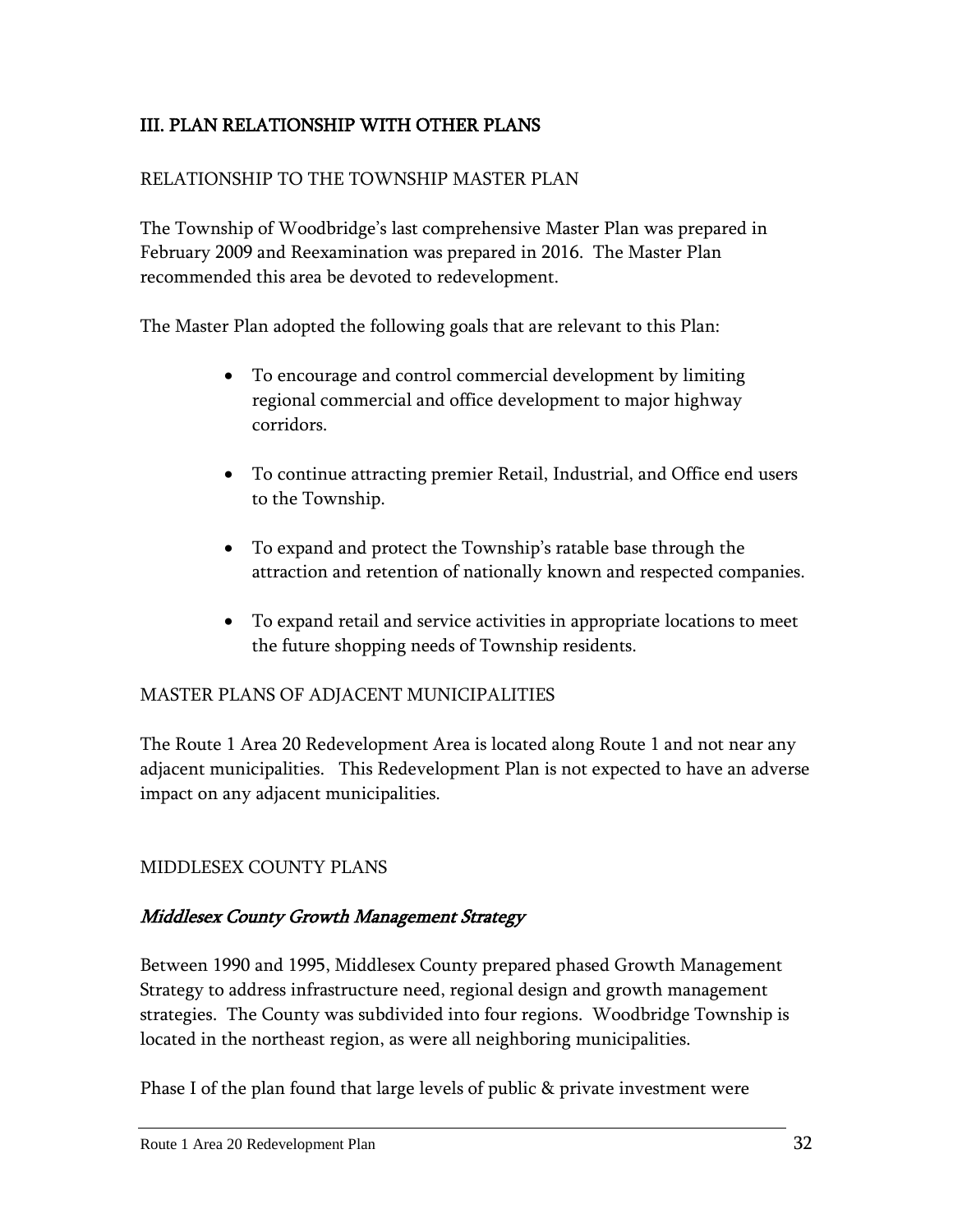necessary to maintain infrastructure with the highest cost items being maintenance and improvement to sewers, parks and roads.

Phase II of the plan focused on managing actual growth pertaining to five specific case studies. None of the case studies focused on areas of Woodbridge.

Phase III of the study, three primary recommendations were made as part of the Metropark Case Study:

- Traffic congestion inhibits growth in the area. Access to Metropark is limited by the narrow rail underpasses and New Jersey Transit's parking expansion will place an even greater burden on local roads. Transportation management measures should be implemented intensively for this area;
- The NJ Transit parking deck project includes the construction of space for retail facilities to better serve commuter needs. Additional retail development to serve nearby office workers should be evaluated;
- Growth in this study area is limited by increasingly scarce buildable land and the need for increased sewage capacity in the Township. A stormwater management plan should be developed for the entire South Branch of the Rahway River drainage area in order to determine the most effective stormwater control measures.

This Route 1 Area 20 Plan is consistent with the recommendations discussed in the Middlesex County Growth Management Strategy.

## Consistency with Middlesex County Master Plan

The Route 1 Area 20 Redevelopment Plan is generally consistent with the elements of the Middlesex County Master Plan, a document that addresses sprawl and sustainability in the region. The Route 1 Area 20 Redevelopment Plan relates directly to the goals, values and objectives of the Middlesex County Master Plan which aims to:

 Make fuller use of existing transportation lines and facilities. The County Plan anticipated that public transportation would achieve greater significance as a necessary alternative to the private automobile, with its attendant problems of pollution, energy availability, and congestion;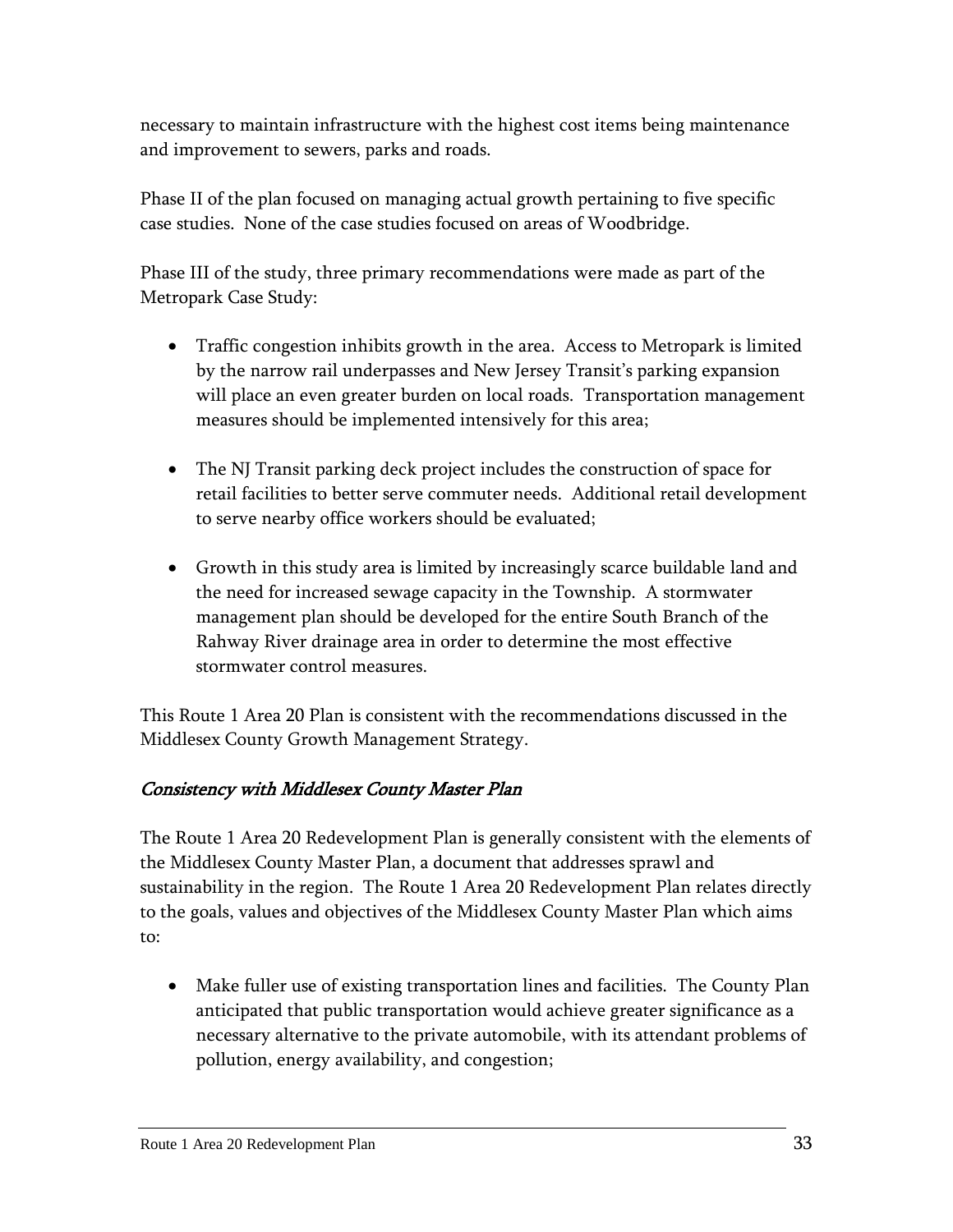- Find a more feasible alternative to the present situation of "strip" commercial development found on major roads, and single-family homes on unnecessarily large lots;
- "Cluster" future growth around definable town centers and transportation facilities to include commercial and office employment as well as residential, with land use intensity decreasing as distance from the town center increases.

## New Jersey State Development & Redevelopment Plan

The Route 1 Area 20 Redevelopment Plan is consistent and would effectuate, the plans and policies of the New Jersey State Development and Redevelopment Plan (SDRP), adopted in 2001. The SDRP is a unique document that guides State-level development and redevelopment policy as well as local and regional planning efforts. This Plan is consistent with the following statewide goals in the SDRP.

- Revitalize the State's cities and towns;
- Promote beneficial economic growth, development and renewal for all residents of New Jersey;
- Protect the environment, prevent and clean up pollution;
- Provide adequate public facilities and services at a reasonable cost;
- Preserve and enhance areas with historic, cultural, scenic, open space, and recreational value;
- Ensure sound and integrated planning and implementation statewide.

The SDRP also includes a State Plan Policy Map, which divides the state into regions, known as Planning Areas, and includes specific goals for each area.

The Policy Map also identifies "Centers", locations into which development is to be directed, "Environs," areas to be protected from future growth. The Township of Woodbridge falls in the 'Metropolitan Planning Area' (PA1). The State Plan recognizes that all communities in this planning area are essentially fully developed; hence much of the change in land uses will occur as redevelopment.

The State Plan's planning objectives for the 'Metropolitan Planning Area' includes: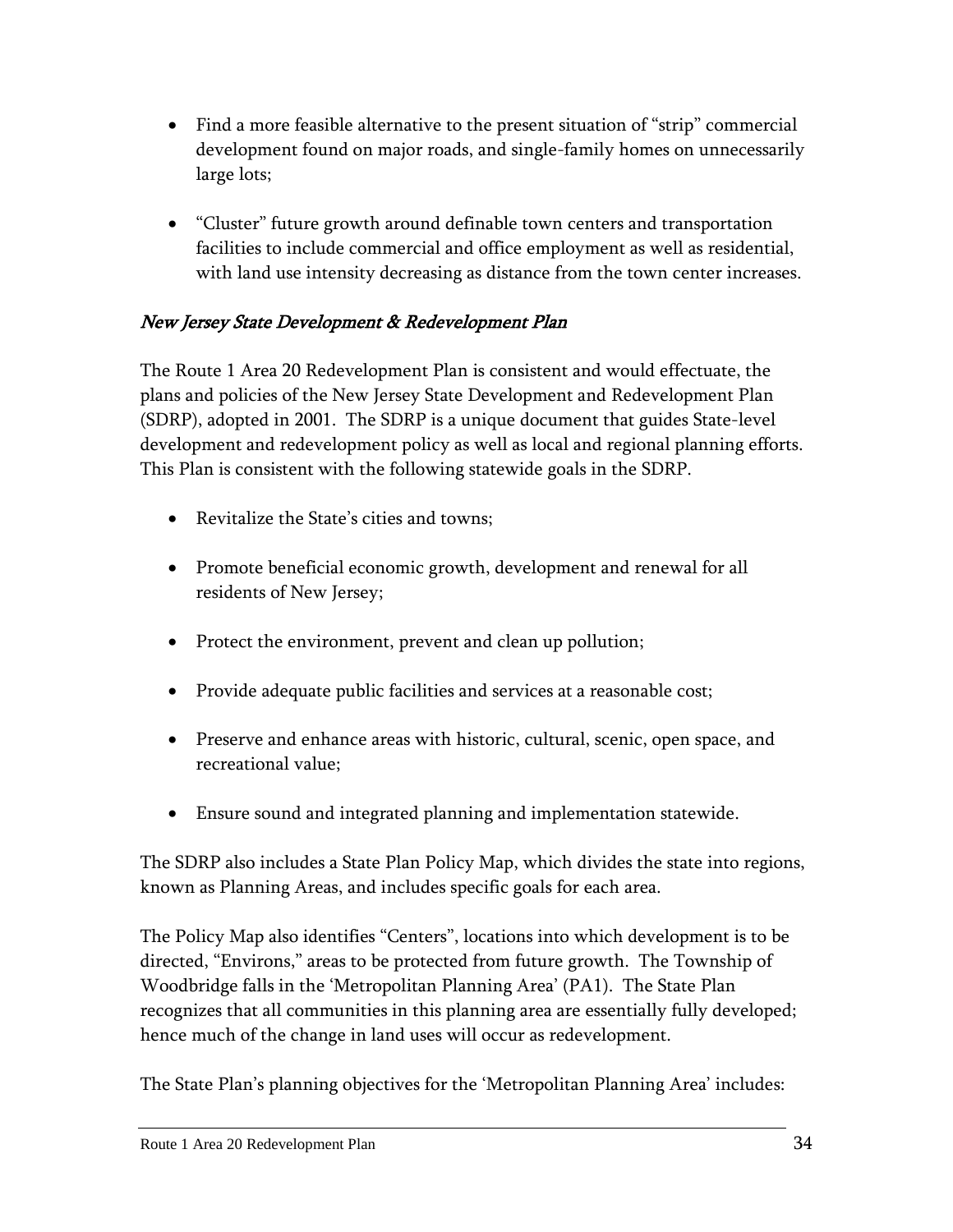- Providing for much of the state's future redevelopment;
- Revitalizing cities and towns;
- Redesigning areas of sprawl;
- Protecting the character of existing stable communities.

As of the writing of this Plan, a new State Plan is being developed, called "The State Strategic Plan: New Jersey's State Development and Redevelopment Plan."

This Plan will serve to meet each of these goals for the designated area.

## Affordable Housing

Any affordable housing obligation shall comply with the Township's Affordable Housing requirements in the Land Use and Development Ordinance.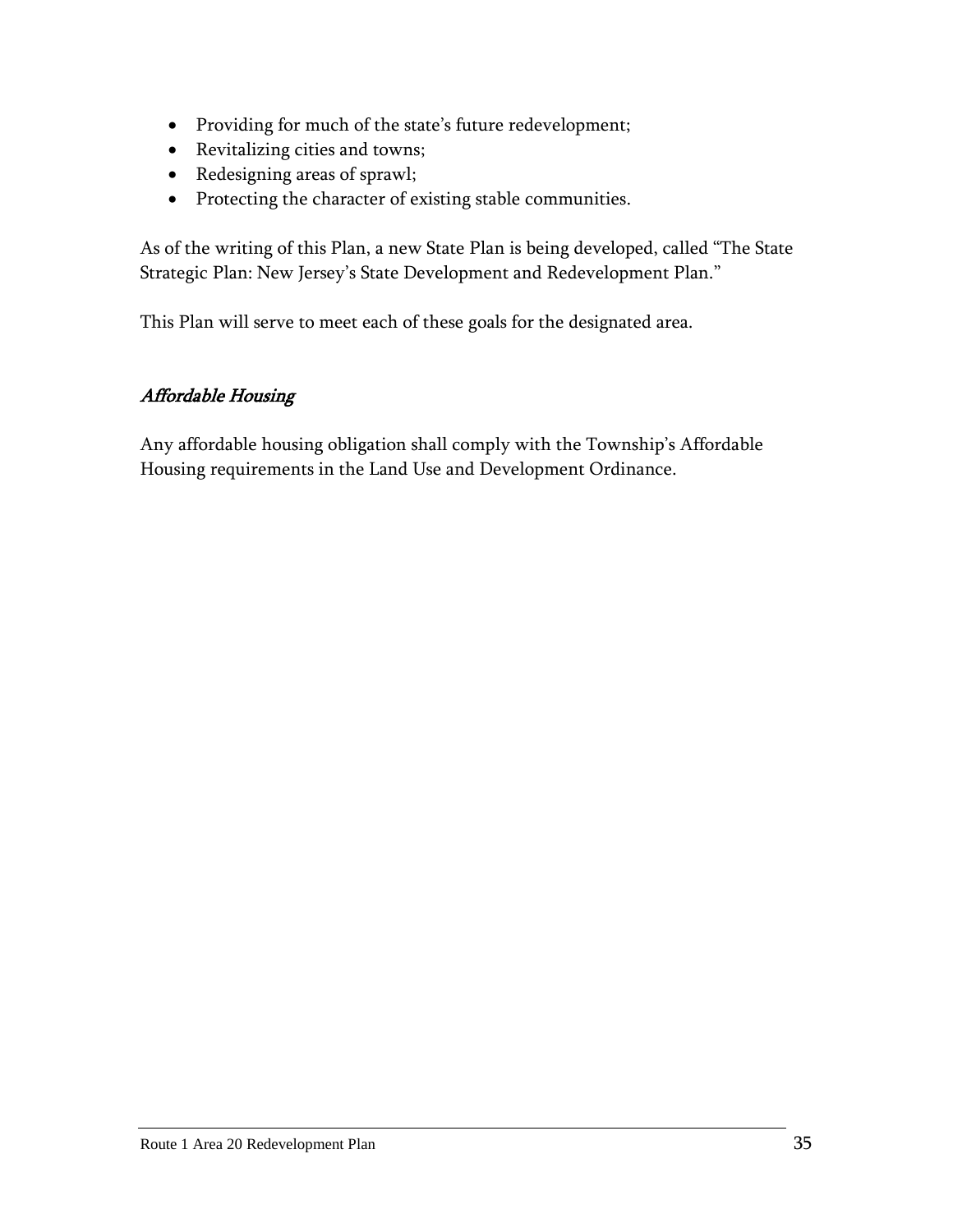## <span id="page-38-0"></span>IV. IMPLEMENTATION OF THE REDEVELOPMENT PLAN

## REDEVELOPMENT ENTITY

The Woodbridge Township Redevelopment Agency will serve as the Redevelopment Entity.

#### Phasing:

- Projects may be developed in phases;
- The phasing may include phased start and completion dates among the various land use components, as well as internal phasing schedules within sections, subject to specific provisions in the redevelopment agreement.

#### SELECTION OF DESIGNATED DEVELOPERS

Potential redevelopers will be required to submit to the Redevelopment Entity for review and approval prior to the designation of a redeveloper(s) at a minimum:

- Financial responsibility and capability;
- Estimated development cost;
- Estimated time schedule;
- Conceptual site plans including elevations;
- Fiscal impact analysis.

#### APPOINTMENT OF A DESIGNATED REDEVELOPER

The Redevelopment Entity may select one or more redevelopers to participate in the implementation of the Redevelopment Plan.

As part of the process to be designated a redeveloper, the Redevelopment Entity will negotiate a formal Redevelopment Agreement.

Designation of a Redeveloper(s) by the Redevelopment Entity shall be subject to the execution of an appropriate Redevelopment Agreement.

A person or entity that owns or controls the parcels within the Redevelopment Area shall be given priority in the designation of Redeveloper, provided such person or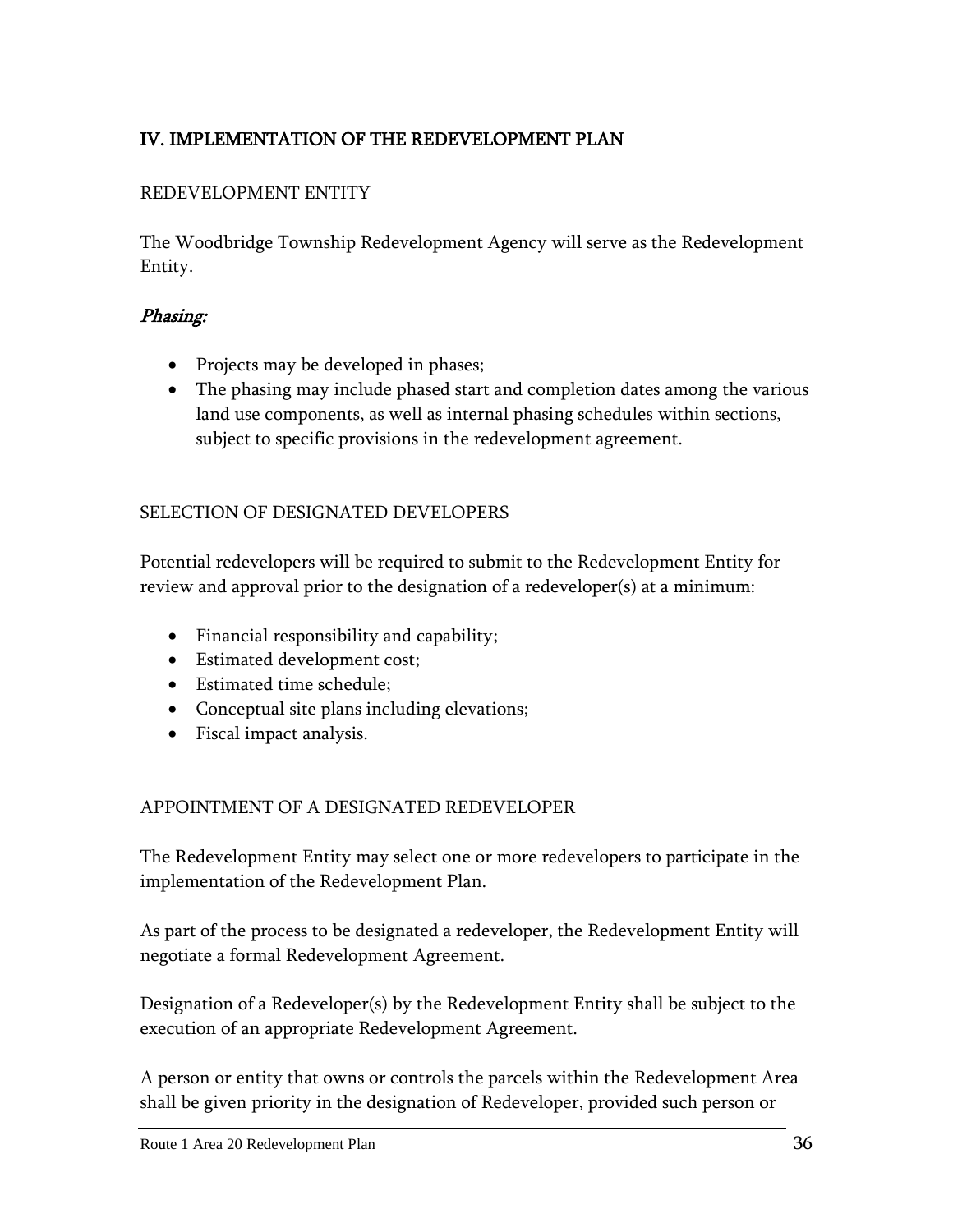entity has appropriate development experience and financial resources, as this would minimize acquisition costs and delay.

## CONDITIONS IN REDEVELOPMENT AGREEMENT(S)

Each Redevelopment Agreement will be contingent upon the following conditions, restrictions, and/or requirements.

- 1. Each Redevelopment Agreement will incorporate the pertinent aspects of the selected redeveloper's proposal and will address financial considerations, planning, phasing, development and such other issues as deemed appropriate and/or as required according to state law in order to implement the Redevelopment Plan.
- 2. A designated redeveloper will be obligated to complete on-site improvements as approved, together with any specified off-site improvements, as may be required in accordance with the Redevelopment Plan and the Redevelopment Agreement.
- 3. Any necessary deed of conveyance shall include a restriction that the designated redeveloper and his successors or assigns shall devote land to the uses specified in the designated redeveloper's final plan and shall not devote such land to any other uses.
- 4. No designated redeveloper will be permitted to dispose of property until the issuance of the Certificate of Completion, unless the prior written consent of the Redevelopment Agency has been obtained.
- 5. No covenant, agreement, lease, conveyance, or other instrument shall be effective or executed by the Township of Woodbridge and the Redevelopment Entity or by the purchasers or lessees from them, or by any successors in interest of such purchasers or lessees, by which land in the Redevelopment Area is restricted as to sale, lease, or occupancy upon the basis of race, color, creed, religion, ancestry, national origin, sex, or marital status.
- 6. The Redeveloper(s) shall pay to the Redevelopment Entity an application fee for consideration of redeveloper as a designated redeveloper and will fund an escrow for the Agency's costs in implementing redevelopment.